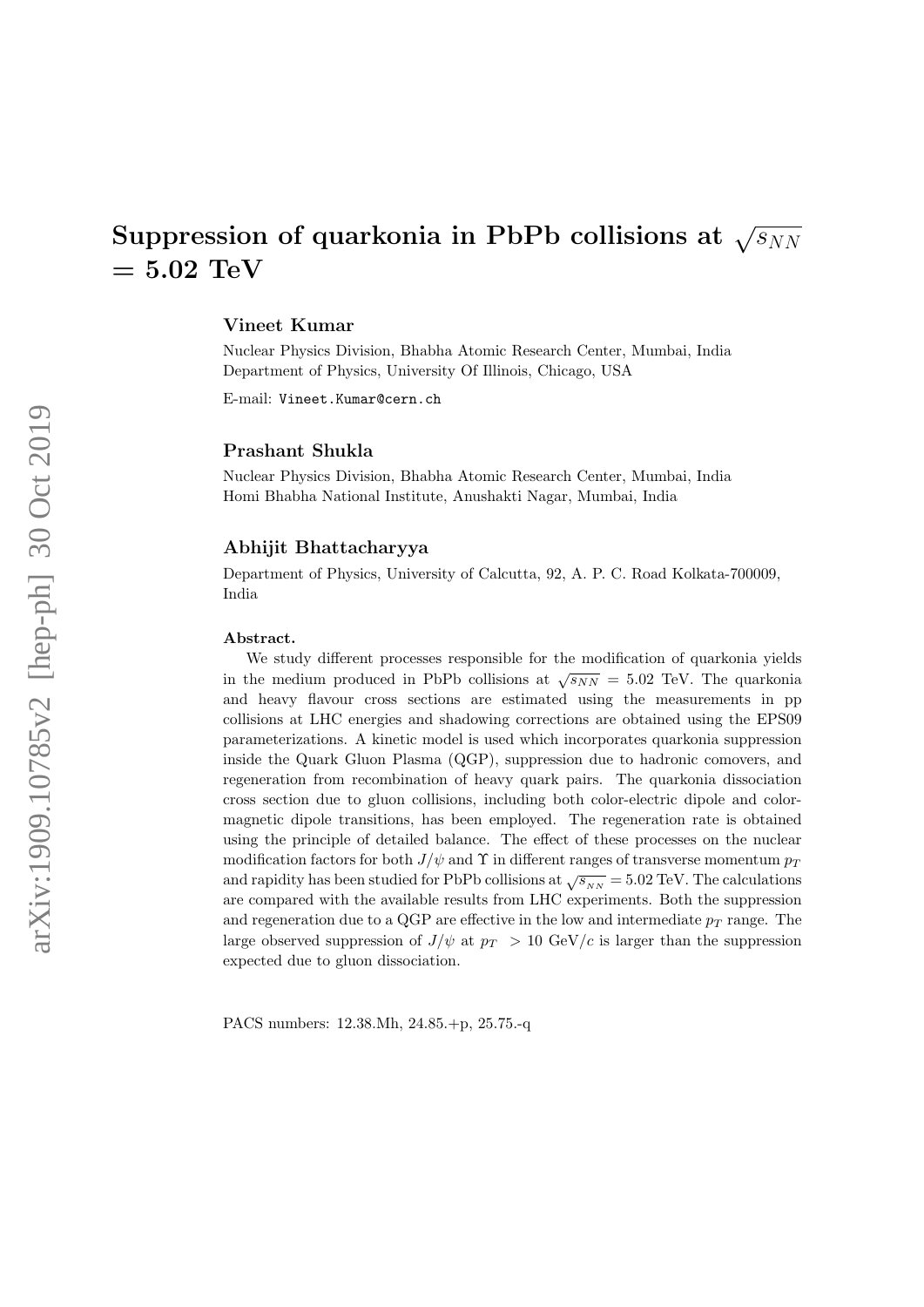## 1. Introduction

Quantum chromodynamics (QCD) predicts that strongly interacting matter undergoes a phase transition to quark-gluon plasma (QGP), a state in which quarks and gluons move much beyond the size of hadrons. Heavy-ion collisions at relativistic energies are performed to create and quantify the properties of  $QGP$  [1, 2]. Charmonia and bottomonia, which are bound states of charm-anticharm  $(c\bar{c})$  or bottom-antibottom (bb) quarks, respectively, are among the most sensitive probes of the characteristics of the QGP [3]. These bound states of heavy quarks are formed early in the heavy ion collisions and their yields are expected to be suppressed in the medium as compared to their yields in pp collisions  $[4, 5]$ . There have been a large number of studies on this phenomenon both theoretically and experimentally [3, 6, 7] enriching our understanding on quarkonia as probes of QGP. The  $J/\psi$  meson was measured at the SPS, in PbPb and In-In interactions at the centre-of-mass energy per nucleon pair  $\sqrt{s_{_{NN}}}$  = 17.2 GeV [8, 9], at RHIC in AuAu interactions at  $\sqrt{s_{NN}}$  = 200 GeV [10, 11, 12], and finally at the LHC, in PbPb collisions at  $\sqrt{s_{_{NN}}}$  = 2.76 and 5.02 TeV [13, 14, 15, 16, 17, 18, 19, 20]. The suppression of  $J/\psi$  observed at SPS was termed as 'anomalous'  $J/\psi$  suppression. It was even considered to be a hint of QGP [8, 9] formation. Early theoretical calculations predicted  $J/\psi$  suppression due to colour screening in a deconfined medium which become stronger as the QGP temperature increases [4, 21] but the RHIC measurements at  $\sqrt{s_{NN}}$  = 200 GeV showed almost the same amount of suppression, contrary to expectation [3, 10]. These observations hint a scenario where, at higher collision energies, the expected larger suppression is compensated by  $J/\psi$  regeneration via recombination of two independently produced charm quarks [22, 23, 24].

The LHC collected first PbPb collision data at  $\sqrt{s_{_{NN}}}$  = 2.76 TeV at the end of 2010. The ATLAS was the first detector to measure the ratio of  $J/\psi$  meson with  $Z^0$  boson hinting a centrality-dependent suppression of the yield of  $J/\psi$  mesons [13]. The  $J/\psi$  measurements at high transverse momentum  $(p_T > 6.5 \text{ GeV}/c)$  in PbPb collisions at  $\sqrt{s_{NN}}$ =2.76 TeV and at  $\sqrt{s_{NN}}$ =5.02 TeV were carried out by the CMS experiment [14, 15, 16]. The nuclear modification factor  $R_{AA}$  of these high  $p_T$  prompt  $J/\psi$  decreases with increasing centrality. The  $R_{AA}$  shows a slow increase as a function of  $p_T$  after 15 GeV/c and then saturates between a value 0.4 and 0.5 showing that the  $J/\psi$  remains suppressed, even at very high  $p_T$ , up to ~ 50 GeV/c. The ATLAS experiment also measured  $R_{AA}$  of  $J/\psi$  at  $\sqrt{s_{NN}}$ =5.02 TeV for  $J/\psi$  meson having transverse momentum above 9.0 GeV/c [17]. The amount of suppression of  $J/\psi$  mesons observed by ATLAS is similar to the suppression observed by CMS experiment. By comparing these measurements with the STAR results [12] at RHIC, it follows that at high  $p_T$  the suppression of  $J/\psi$  increases with collision energy.

The ALICE experiment measured the nuclear modification factor of  $J/\psi$  mesons in the forward rapidity (2.5< y <4.0) range at  $\sqrt{s_{_{NN}}}$ =2.76 and  $\sqrt{s_{_{NN}}}$ =5.02 TeV [18, 19] with  $J/\psi$  transverse momentum starting from 0.3 GeV/c. The ALICE results show that nuclear modification factor of  $J/\psi$  at low  $p_T$  ( $p_T < 12 \text{ GeV}/c$ ) has almost no collision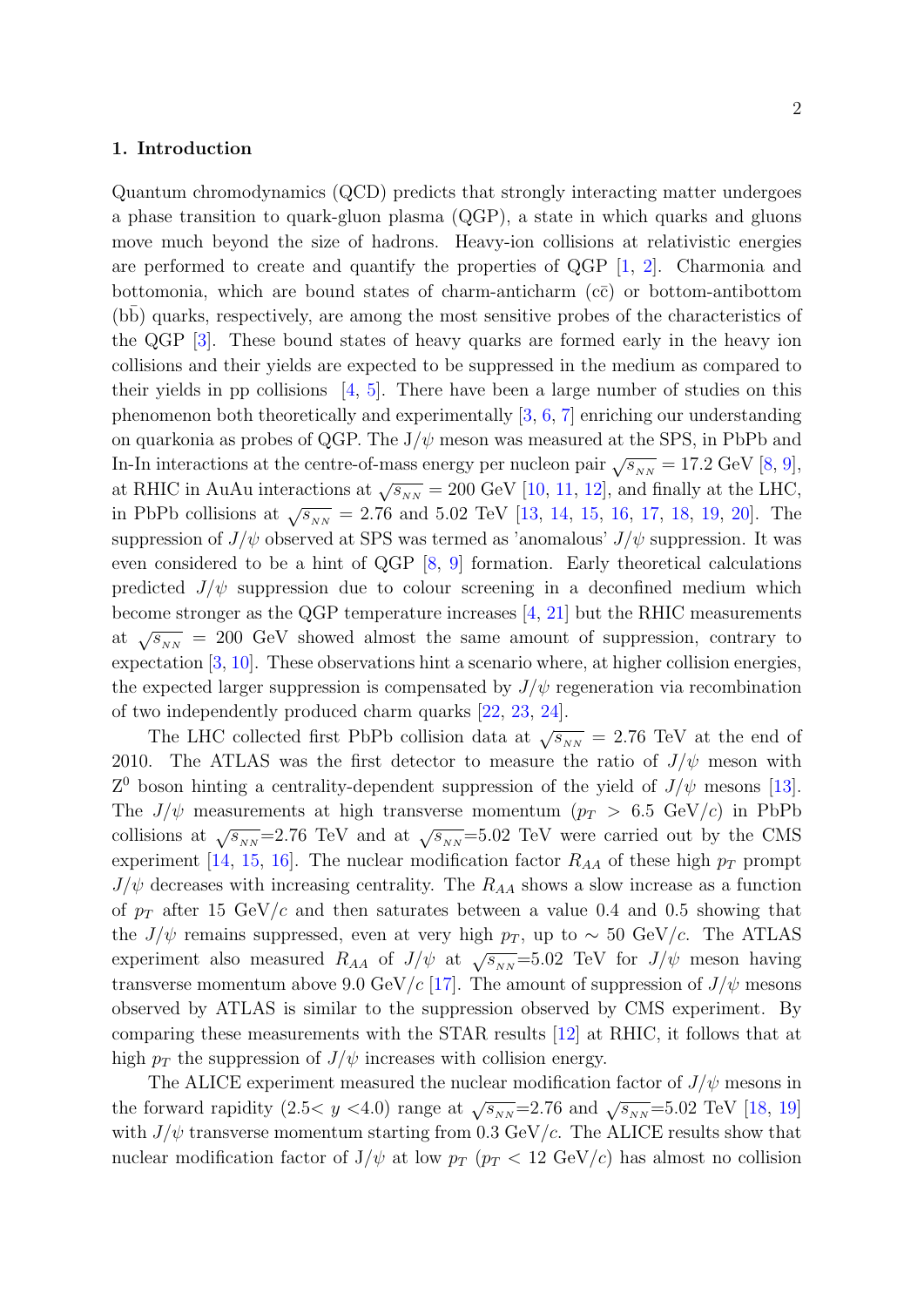centrality dependence except in the most peripheral region where it reaches almost unity. The  $R_{AA}$  of  $J/\psi$  mesons decreases substantially as a function of  $p_T$  in the ALICE experiment [18, 19]. The ALICE measurements also give a hint for an increase of  $R_{AA}$ between  $\sqrt{s_{NN}} = 2.76$  and 5.02 TeV in the intermediate  $p_T$  region,  $2 < p_T < 6$  GeV/c. A comparison of the ALICE and PHENIX measurements reveal that at LHC,  $J/\psi$  mesons with low  $p_T$  are less suppressed as compared to RHIC. In general, the results at LHC experiments when compared to the RHIC measurements indicate that the data on  $J/\psi$ production support a picture where both suppression and regeneration take place in the QGP, the two mechanisms being dominant at high and low  $p_T$ , respectively [25, 26].

In addition to  $J/\psi$  mesons, the bottomonia states  $(\Upsilon(nS))$  are also measured at the LHC with very good statistical precision [27, 28, 29, 30]. The CMS measurements at  $\sqrt{s_{NN}}$  =2.76 TeV [27, 28] reveal a clear proof of sequential suppression :  $\Upsilon(2S)$  and  $\Upsilon(3S)$  are more suppressed relative to the ground state  $\Upsilon(1S)$ . The individual  $\Upsilon$  states are also found to be suppressed in the PbPb collisions relative to the production in the pp collisions. The  $\Upsilon$  nuclear modification factor,  $R_{AA}$ , shows a strong dependence on collision centrality but has weak dependence on  $\Upsilon$  meson  $p_T$  and rapidity [30]. The forward rapidity  $(2.5 \le y^{\Upsilon} \le 4.0)$  measurement of the  $\Upsilon$  suppression at ALICE [29] is found to be consistent with the midrapidity  $(|y^{\Upsilon}| \leq 2.4)$  measurement of the  $\Upsilon$ suppression at the CMS. The CMS and ALICE collaborations have carried out the  $R_{AA}$ measurement of  $\Upsilon$  at  $\sqrt{s_{NN}} = 5.02$  TeV with the Run II LHC PbPb collisions [31, 32, 33]. The CMS experiment measured slightly more amount of  $\Upsilon$  suppression at  $\sqrt{s_{NN}} = 5.02$ TeV [31, 32] than the suppression at  $\sqrt{s_{NN}} = 2.76$  TeV [30] while the ALICE experiment observed less suppression at  $\sqrt{s_{NN}} = 5.02$  TeV than that at  $\sqrt{s_{NN}} = 2.76$  TeV in the most central PbPb collisions [29, 33].

The field of quarkonia has attracted a large amount of theoretical activities since the first prediction of  $J/\psi$  suppression in heavy ion collisions [4, 5]. The color screening of  $q\bar{q}$  potential inside the QGP [34, 35] was the first approach to study the suppression of quarkonia in heavy ion collisions. In a complementary way to this static approach,  $J/\psi$  suppression can also be understood as a result of dynamical interactions with the surrounding gluons [36, 37, 26]. One of the ways to calculate the regeneration is to use the principle of detailed balance [23]. There are other effects also, namely shadowing and comover interaction [38, 39]. Shadowing arises as the parton distribution functions are modified inside the nucleus. A comprehensive framework to explain the experimental data from LHC considering shadowing and comover [24, 40] and viscous hydrodynamics [41, 42] has recently been formulated.

Some of us have studied the modification of quarkonia yields due to various processes in AA collisions in a previous work [26]. In that work, the gluon dissociation cross section has been adopted from the calculations of Bhanot and Peskin [36] where the gluon dissociation rate has been estimated from operator product expansion in the Coulomb approximation. Recently, Chen and He have revisited the gluon dissociation using QCD multipole expansion for various quarkonia in QGP [37]. They reproduced the result of Bhanot and Peskin as the colour-electric dipole (E1) transition. They have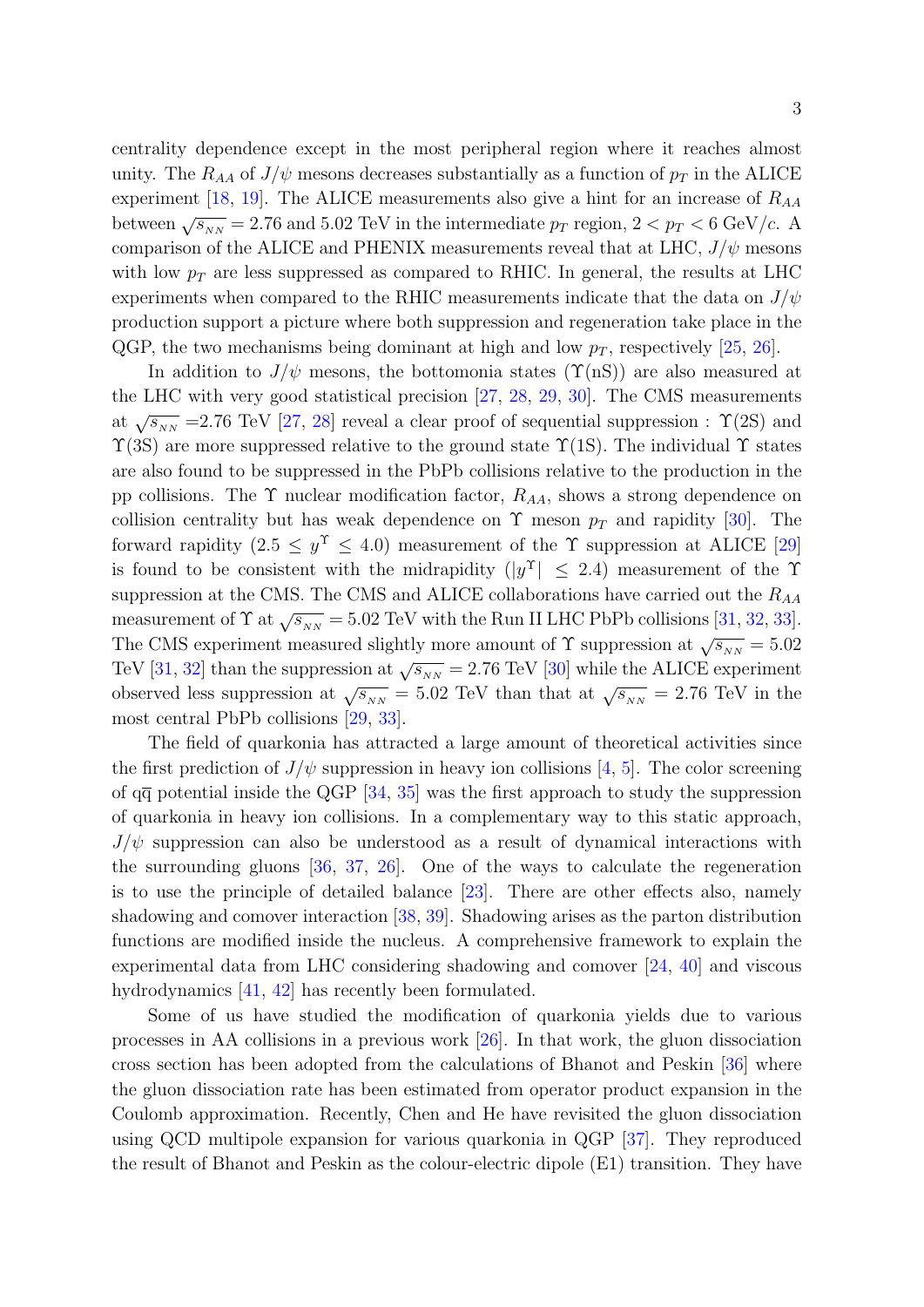also calculated the colour magnetic dipole (M1) transition and found its contribution to be significant at low energies. In this paper, we calculate  $J/\psi$  and  $\Upsilon$  evolution in a kinetic model which includes dissociation by thermal gluons (both E1 and M1 transitions), modification of their yields due to shadowing and due to collisions with comovers. Regeneration by near thermal heavy quark pairs is also considered in the calculations. We obtain the nuclear modification factor of quarkonia as a function of the transverse momentum and centrality of the collision and compare it to the latest experimental data from LHC at  $\sqrt{s_{_{NN}}}$  = 5.02 TeV.

#### 2. Theoretical formulation

The theoretical formulation towards the formation and dissociation of quarkonia have already been discussed in Ref. [26]. We use the same formulation here and hence discuss only some important points.

## 2.1. Formation and Dissociation

In the kinetic approach [23], the evolution of the quarkonia population  $N_Q$  with the proper time,  $\tau$ , is given by the kinetic equation

$$
\frac{dN_Q}{d\tau} = -\lambda_D \rho_g N_Q + \lambda_F \frac{N_{q\bar{q}}^2}{V(\tau)}\tag{1}
$$

In the above equation  $V(\tau)$  is the spatial volume of the QGP and  $N_{q\bar{q}}$  is the number of initial heavy quark pairs produced in a event as a function of the centrality defined by the number of participants  $N_{part}$ . The  $\lambda_D$  is the dissociation rate and the  $\lambda_F$  is the formation rate. Here  $\rho_g$  is the density of thermal gluons.

The gluon dissociation cross section of quarkonia was calculated by Bhanot and Peskin using operator product expansion method in the color dipole approximation [36]. Recently, Chen and He have revisited the gluon dissociation using QCD multipole expansion method [37]. They reproduced the result of Ref. [36] as the color-electric dipole (E1) transition and also calculated the color magnetic dipole (CMD-M1) transition. The E1 transition cross-section of gluon dissociation as a function of gluon energy,  $q^0$ , in the quarkonium rest frame is [36]

$$
\sigma_D^{E1}(q^0) = \frac{8\pi}{3} \frac{16^2}{3^2} \frac{a_0}{m_q} \frac{(q^0/\epsilon_0 - 1)^{3/2}}{(q^0/\epsilon_0)^5}
$$
 (2)

where  $\epsilon_0$  is the quarkonia binding energy and  $m_q$  is the charm/bottom quark mass and  $a_0 = 1/\sqrt{m_q \epsilon_0}$ . Using the same procedure, the M1 transition cross-section of gluon dissociation can be calculated as [37]

$$
\sigma_D^{M1}(q^0) = \frac{8\pi}{3} \frac{16}{3} \frac{a_0}{m_q^2} \frac{\epsilon_0 (q^0/\epsilon_0 - 1)^{3/2}}{(q^0/\epsilon_0)^3} \tag{3}
$$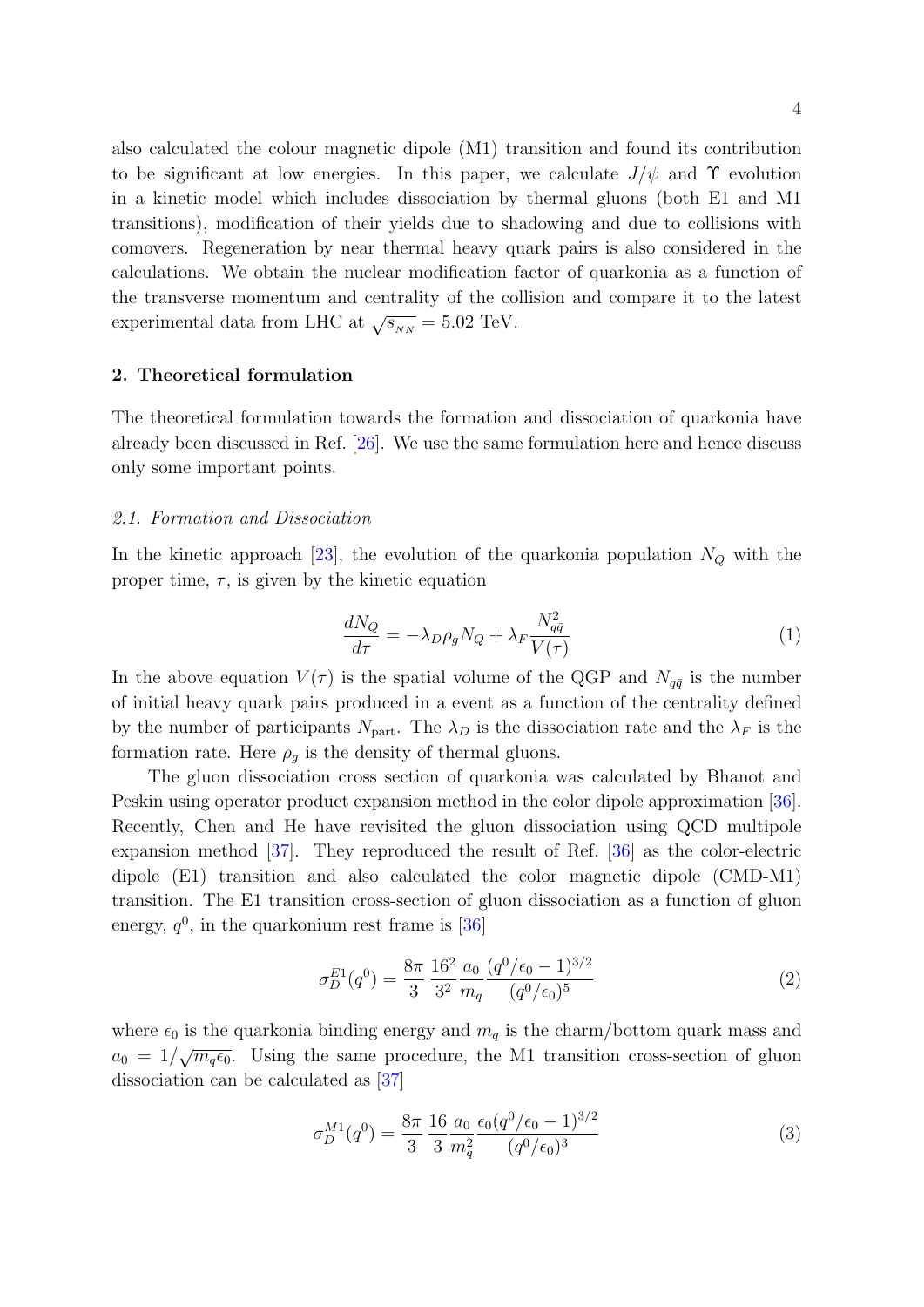

Figure 1: (Color online) Gluon dissociation cross section of  $J/\psi$  (a) and  $\Upsilon(1S)$  (b) as a function of gluon energy  $(q^0)$  in quarkonia rest frame. The total dissociation crosssection is sum of both color-electric and chromo-magnetic dipole transitions.

The total dissociation cross section is given as

$$
\sigma_D(q^0) = \sigma_D^{E1}(q^0) + \sigma_D^{M1}(q^0). \tag{4}
$$

The values of  $\epsilon_0$  are taken as 0.64 GeV and 1.10 GeV for the ground states,  $J/\psi$  and  $\Upsilon(1S)$ , respectively [34]. For the excited states of bottomonia, the dissociation cross sections are used from Ref. [37, 43].

Figure 1 shows the gluon dissociation cross sections of  $J/\psi$  and  $\Upsilon(1S)$  as a function of gluon energy for both color-electric and color-magnetic dipole transitions. The colormagnetic dipole transition cross-section has similar shape as that of electric crosssection and gives significant contribution in low and intermediate gluon energies. Total dissociation cross section increases with gluon energy and reaches a maximum around 0.9 GeV for  $J/\psi$  and around 1.5 GeV for  $\Upsilon(1S)$ . At higher gluon energies, the interaction probability decreases. The dissociation rate is calculated as a function of quarkonium momentum by integrating the dissociation cross section over thermal gluon momentum distribution  $f_q(p_q)$  as

$$
\lambda_D \rho_g = \langle \sigma v_{\text{rel}} \rangle \rho_g = \frac{g_g}{(2\pi)^3} \int d^3 p_g f_g(p_g) \sigma_D(s) v_{\text{rel}}(s)
$$

$$
= \frac{g_g}{(2\pi)^3} \int dp_g 2\pi p_g^2 f_g(p_g) \int d\cos\theta \sigma_D(s) v_{\text{rel}}(s), \tag{5}
$$

where  $\sigma_D(s) = \sigma_D(q^0(s))$  in terms of the square of the center of mass energy s of the quarkonium-gluon system given by  $s = M_Q^2 + 2p_g \sqrt{M_Q^2 + p^2} - 2p_g p \cos\theta$ . Here  $M_Q$  is the mass and p is the momentum of quarkonium and  $\dot{\theta}$  is the angle between the quarkonium and the gluon. The variables  $q^0$  and s are related by  $q^0 = (s - M_Q^2)/(2 M_Q)$ .  $v_{rel}$  is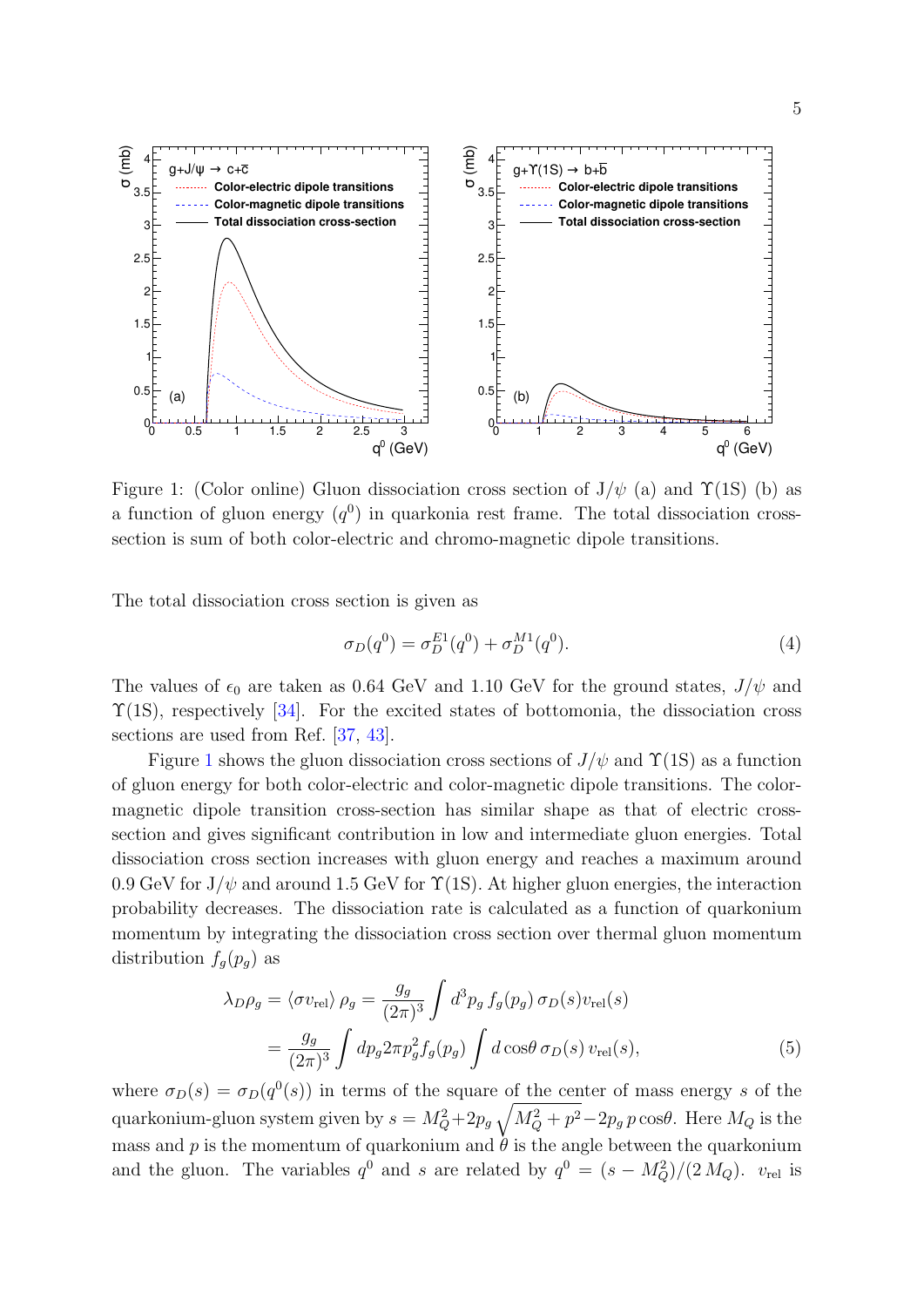

Figure 2: (Color online) Gluon dissociation rate of  $J/\psi$  as a function of (a) temperature and (b)  $J/\psi$  transverse momentum.

the relative velocity between the quarkonium and the gluon [26]. The formula in Eq. 5 is assumed for the most central collisions. We multiplied by a system size dependent factor  $(\sqrt{N_{\text{part}}/2A})$  to get the dissociation rate for other centralities. The  $J/\psi$  gluon dissociation rates as a function of temperature T are shown in Fig.  $2(a)$  and as a function of  $p_T$  in Fig. 2(b). The dissociation rate increases with temperature as the gluon density increases. Also, it is maximum when the quarkonium is at rest and then decreases with  $p_T$ .

We can calculate the formation cross section from the dissociation cross section using principle of detailed balance [23, 44] as follows

$$
\sigma_F = \frac{48}{36} \sigma_D(q^0) \frac{(s - M_Q^2)^2}{s(s - 4m_q^2)}.
$$
\n(6)

The formation rate of quarkonium at momentum p can be written as

$$
\frac{d\lambda_F}{d\mathbf{p}} = \int d^3p_1 d^3p_2 \,\sigma_F(s) \, v_{\text{rel}}(s) \, f_q(p_1) \, f_{\bar{q}}(p_2) \, \delta(\mathbf{p} - (\mathbf{p_1} + \mathbf{p_2})). \tag{7}
$$

The variable s is the square of center of mass energy between the two heavy quarks with energy-momenta  $(E_1, \mathbf{p_1})$  and  $(E_2, \mathbf{p_2})$  with  $v_{rel}$  as their relative velocity.

The functions  $f_{q/\bar{q}}(p)$  are taken as normalized near-thermal distribution functions of  $q/\bar{q}$ . These distributions can be described by the Tsallis function as follows

$$
f_q(p,T) = A_n \left( 1 + \frac{\sqrt{p^2 + m_q^2}}{nT} \right)^{-n}.
$$
 (8)

Here  $A_n$  is the normalization factor and  $n = 12$  is obtained by fitting the transverse momentum spectra of D mesons measured by CMS experiment [45]. Figure 3 shows the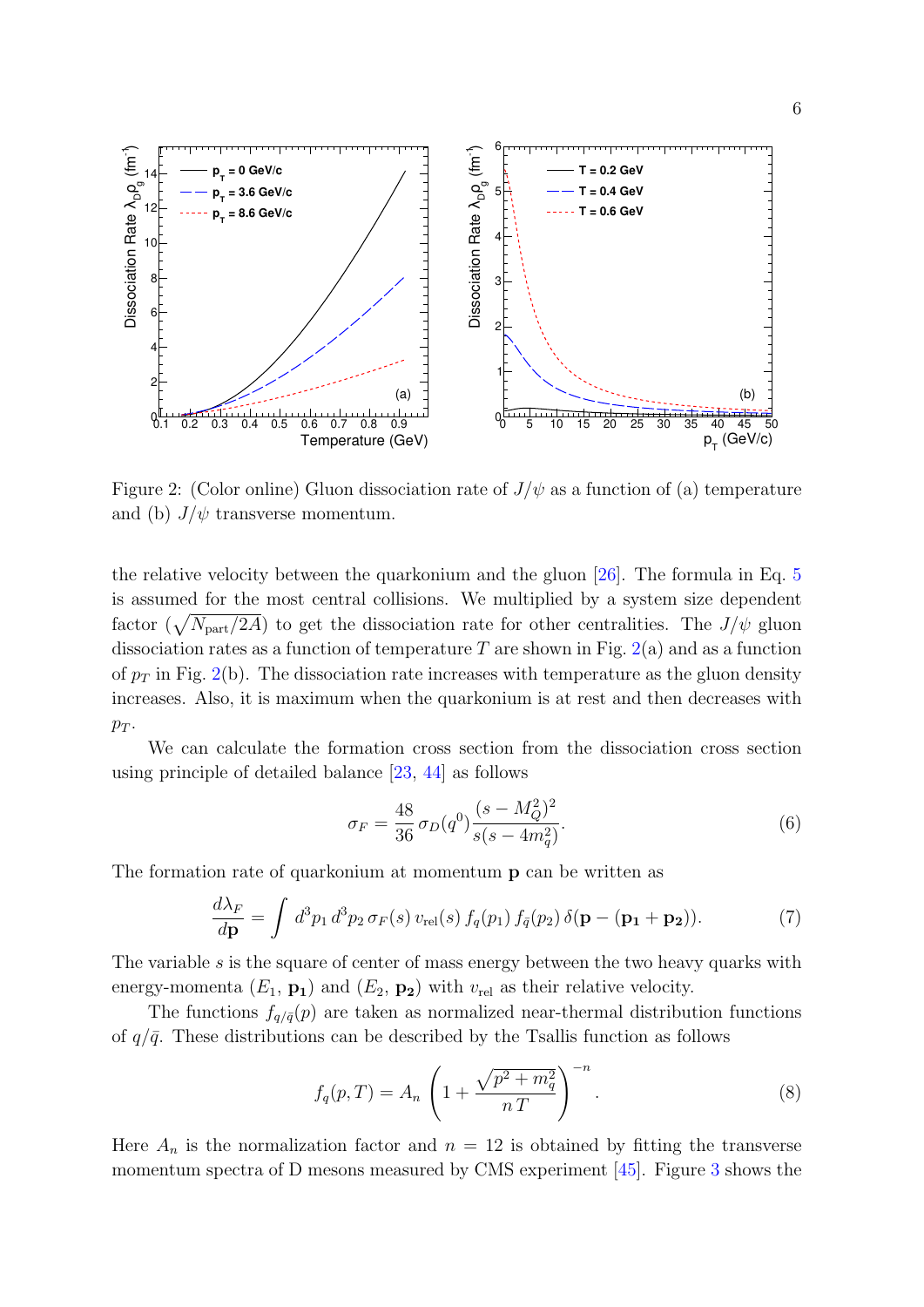

Figure 3: The transverse momentum spectra of D mesons in pp and PbPb collisions at  $\sqrt{s_{NN}} = 5.02$  TeV measured by CMS experiment [45]. The spectra are fitted by Tsallis function with  $n = 6.9$  for pp and  $n = 12$  for PbPb collisions.

transverse momentum spectra of D mesons in pp and PbPb collisions at  $\sqrt{s_{NN}} = 5.02$ TeV measured by CMS experiment. The spectra are fitted by Tsallis function with  $n = 6.9$  for pp and  $n = 12$  for PbPb collisions.

Figure 4(a) shows the behaviour of the formation rate as a function of temperature at different values of  $J/\psi$  meson  $p_T$ . Figure 4(b) shows the same as a function of  $J/\psi$ meson  $p_T$  at different temperatures. It shows that the  $J/\psi$  generated from uncorrelated heavy quark pairs has softer  $p_T$  distribution than that of  $J/\psi$ 's coming from the initial hard scatterings. Thus the effect of recombination will be important at low and intermediate  $p_T$ .

#### 2.2. Nuclear modification

The nuclear modification factor  $(R_{AA})$  as a function of  $p_T$  can be obtained as

$$
R_{AA}(p_T) = \frac{\sum_{\text{Centrality}} N_Q(p_T, N_{\text{part}})}{\sum_{\text{Centrality}} N_{\text{coll}} N_Q^{pp}(p_T)}.
$$
\n(9)

The sum over the events is performed over the measured centrality range in the experiment and  $N_{\text{coll}}$  is the number of binary collisions for the centrality bins used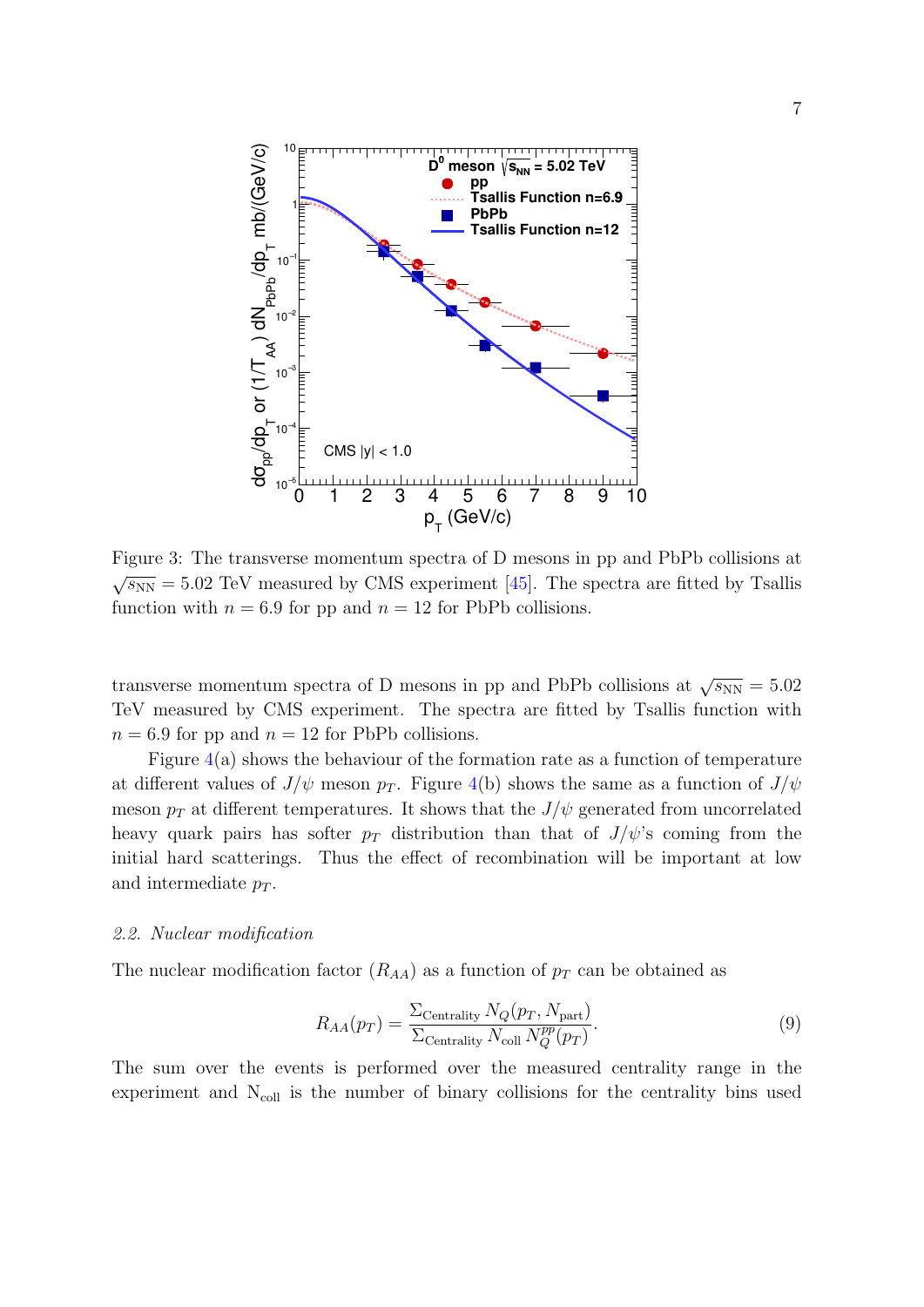

Figure 4: (Color online) Formation rate of  $J/\psi$  as a function of (a) temperature and (b)  $J/\psi$  transverse momentum.

in experiments. The  $R_{AA}$  as a function of collision centrality is obtained as

$$
R_{AA}(N_{\text{part}}) = \frac{\int_{p_T \text{ cut}} N_Q(p_T, N_{\text{part}}) p_T dp_T}{\int_{p_T \text{ cut}} N_{\text{coll}} N_Q^{\text{pp}}(p_T) p_T dp_T}
$$
(10)

Here  $p_T$  <sub>cut</sub> defines the  $p_T$  range for acceptance of the experiment. The shape of quarkonia  $p_T$  distribution in pp collisions is obtained from PYTHIA 6.424 [46]. The PYTHIA generator gives good description of quarkonia data at LHC energy [47]. The number of  $Q\bar{Q}$  pairs in different centrality classes are obtained by the N<sub>coll</sub> scaling. The  $N_{\text{coll}}$  values in different centrality classes are calculated using the Glauber model [48].

The evolution of the system for each centrality range is governed by an isentropic cylindrical expansion  $(s(T) V(\tau) = s(T_0) V(\tau_0)$  with prescription given in Ref. [26]. The equation of state (EOS) obtained by Lattice QCD and by hadronic resonances is used [49]. The radius R for a given centrality with number of participant  $N_{part}$  is obtained as  $R(N_{\text{part}}) = R_A \sqrt{N_{\text{part}}/2A}$ , where  $R_A$  is radius of the nucleus. The initial entropy density,  $s(\tau_0)|_{0-5\%}$ , for 0-5% centrality is

$$
s(\tau_0)|_{0-5\%} = \frac{a_m}{V(\tau_0)|_{0-5\%}} \left(\frac{dN}{d\eta}\right)_{0-5\%}.
$$
\n(11)

Here  $a_m (= 5)$  is a constant connecting the total entropy to the final hadron multiplicity  $dN/d\eta$  obtained from hydrodynamic calculations [50]. The initial temperature,  $T_0$ , in the 0-5% most central collisions is estimated from the total multiplicity in the given rapidity, assuming that the initial time is  $\tau_0 = 0.3$  fm/c. The total multiplicity in a given rapidity window is 1.5 times the measured charged particle multiplicity in PbPb collisions at 5.02 TeV. With the lattice EOS, at midrapidity, with  $(dN_{ch}/d\eta)_{0-5\%} = 1943$  [51], we find  $T_0 = 0.516$  GeV. Likewise, at forward rapidity [52];  $T_0$  is 0.487 GeV. The freeze out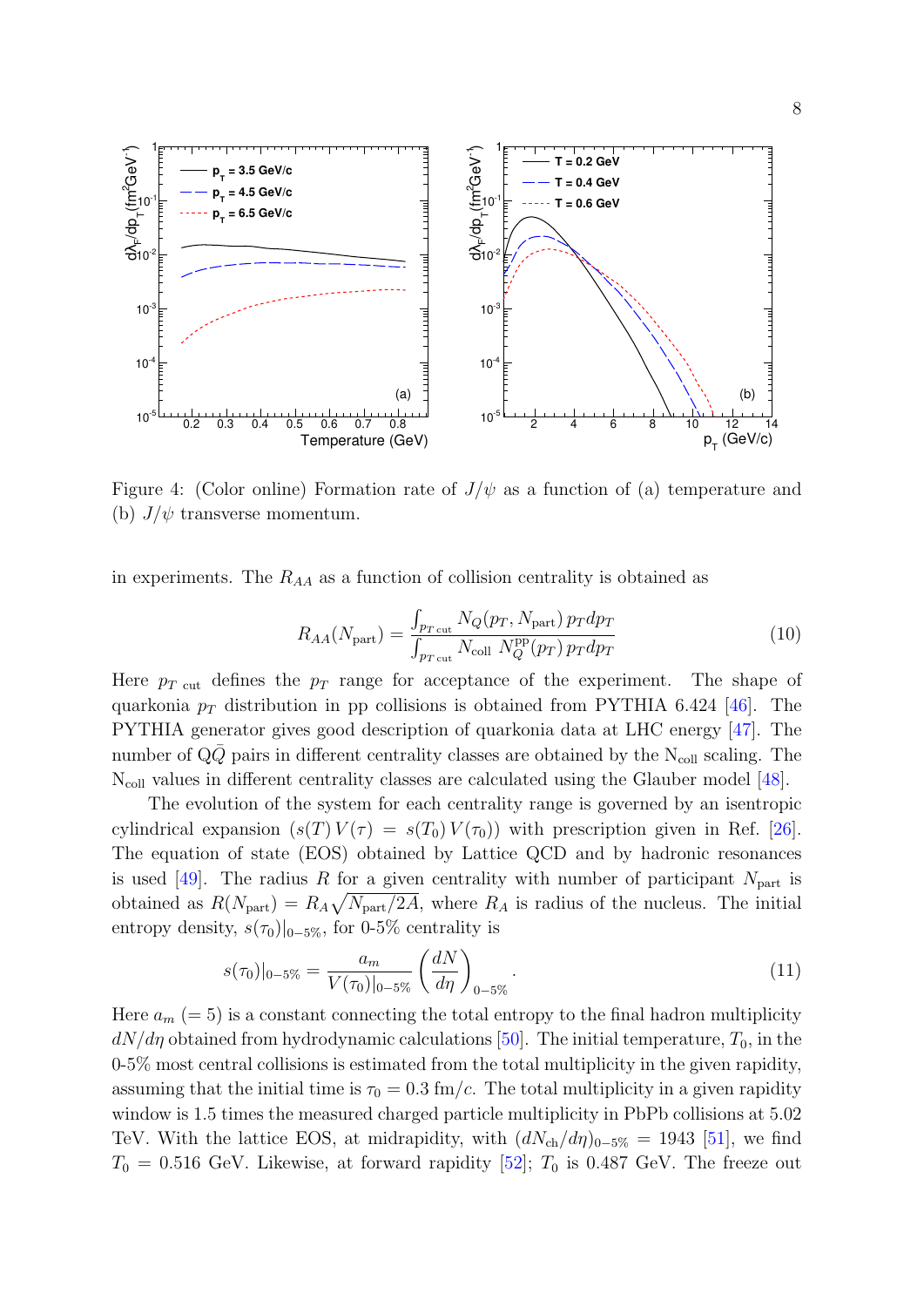temperature is taken to be  $T_f = 0.140 \text{ GeV}.$ 

#### 2.3. Hadronic comovers

The suppression of quarkonia caused due to comoving pions is obtained by folding the quarkonium-pion dissociation cross section  $\sigma_{\pi Q}$  over thermal pion distributions [53]. The cross section of pion-quarkonia is calculated by convoluting the gluon-quarkonia cross section  $\sigma_D$  over the gluon distribution obtained inside the pion [54],

$$
\sigma_{\pi Q}(p_{\pi}) = \frac{p_{+}^{2}}{2(p_{\pi}^{2} - m_{\pi}^{2})} \int_{0}^{1} dx \, G(x) \, \sigma_{D}(xp_{+}/\sqrt{2}), \tag{12}
$$

where  $p_+ = (p_\pi + \sqrt{p_\pi^2 - m_\pi^2})/\sqrt{2}$ . The term  $G(x)$  is the gluon distribution inside a pion which can be given by the GRV parameterization [55]. The comover cross section is expected to be small at LHC energies [56].

### 2.4. Experimental data to fit

The total charm and total bottom production cross-sections are measured by different experiments at LHC [57, 58, 59]. Table 1 and Table 2 show the values of total  $c\bar{c}$  and bb production cross-section measured in pp collisions at LHC. We use these values to estimate the total heavy quark production cross section at  $\sqrt{s_{NN}} = 5.02$  TeV. The quarkonium production cross sections are calculated from the measured heavy quark production cross-section using the energy independent factors (0.00526 for  $J/\psi$  and 0.002 for  $\Upsilon$ ) obtained from the color evaporation model [26, 60, 61]. The cold nuclear matter (CNM) effects i.e. the modifications of the parton distribution functions (nPDF) in PbPb collisions is calculated using the central EPS09 NLO parameter set [62]. The uncertainty in cold matter effects is obtained by adding the EPS09 NLO uncertainties in quadrature.

The production cross sections for heavy flavor and quarkonia at  $\sqrt{s_{NN}} = 5.02$  TeV are given in Table 3. The yields in a minimum bias PbPb event is obtained from the per nucleon cross section,  $\sigma_{\rm PbPb}$  as

$$
N = \frac{A^2 \sigma_{\text{PbPb}}}{\sigma_{\text{PbPb}}^{\text{tot}}} \,. \tag{13}
$$

At 5.02 TeV, the total PbPb cross section,  $\sigma_{\text{PbPb}}^{\text{tot}}$ , is 7.7 b [48].

Table 1: Total  $c\bar{c}$  production cross-section measured by ALICE experiment in pp collisions at LHC.

|       | $\sqrt{s}$ (TeV) $\sigma^{c\bar{c}} \pm$ stat. $\pm$ syst.(mb)   Experiment   Ref. |       |                    |
|-------|------------------------------------------------------------------------------------|-------|--------------------|
|       | 2.76 TeV $4.8 \pm 0.8^{+1.0}_{-1.3}$                                               | ALICE | $\lceil 57 \rceil$ |
| 7 TeV | $8.5 \pm 0.5^{+1.0}_{-2.4}$                                                        | ALICE | $\frac{1}{57}$     |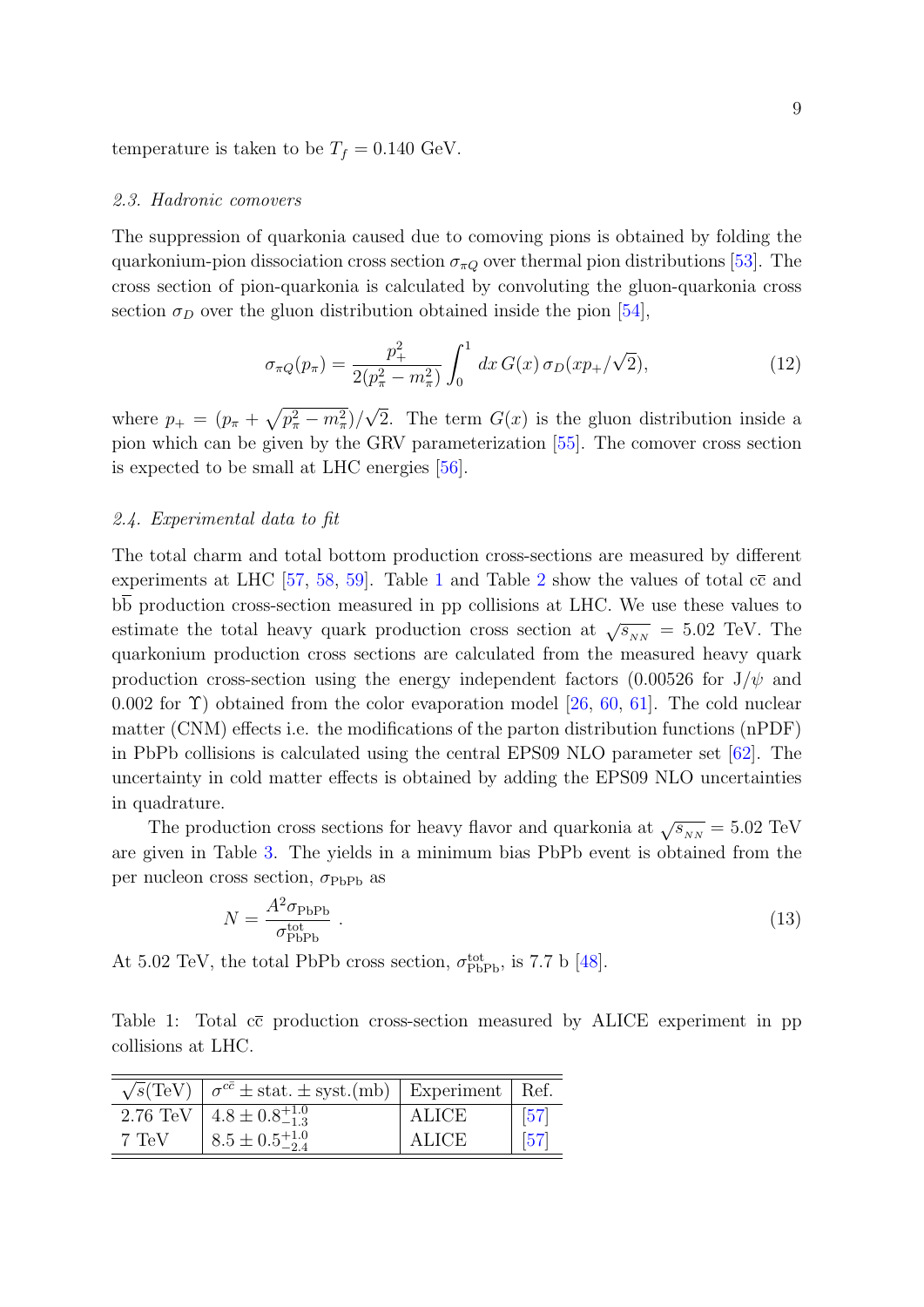Table 2: Total  $b\overline{b}$  production cross-section measured by ALICE experiment in pp collisions at LHC.

| $\sqrt{s}$ (TeV)   | $\sigma^{bb}$ ± stat. ± syst.( $\mu$ b)   Experiment   Ref. |       |                   |
|--------------------|-------------------------------------------------------------|-------|-------------------|
| $2.76 \text{ TeV}$ | $130 \pm 15.1_{-49.8}^{+42.1}$                              | ALICE | [58]              |
| 7 TeV              | $282 \pm 74^{+58}_{-68}$                                    | ALICE | $\left[59\right]$ |

Table 3: Heavy quark and quarkonia production cross sections per nucleon pair at  $\sqrt{s_{_{NN}}}$  = 5.02 TeV. The quantity  $N^{\text{PbPb}}$  gives the initial number of heavy quark pair/quarkonia in one PbPb event.

|                          | сē                                                                        | $J/\psi$                                                         | bb                                                                            | $\gamma$                     |
|--------------------------|---------------------------------------------------------------------------|------------------------------------------------------------------|-------------------------------------------------------------------------------|------------------------------|
| $\sigma_{pp}$            |                                                                           | $6.754^{+1.195}_{-2.015}$ mb $ 35.32^{+6.247}_{-10.537}$ $\mu$ b | 210.30 <sup>+70.769</sup> $\mu$ b   0.4206 <sup>+0.142</sup> $\mu$ b          |                              |
| $\sigma_{\mathrm{PbPb}}$ | $4.669^{+0.826}_{-1.393}$ mb $\left(24.56^{+4.344}_{-7.327} \mu b\right)$ |                                                                  | $179.30^{+60.337}_{-66.195}$ $\mu$ b $\vert$ 0.3586 <sup>+0.121</sup> $\mu$ b |                              |
| $N^{\mathrm{PbPb}}$      | $26.23_{-7.825}^{+4.639}$                                                 | $0.1381^{+0.024}_{-0.041}$                                       | $1.007^{+0.339}_{-0.372}$                                                     | $0.0020^{+0.0007}_{-0.0007}$ |

## 3. Results and discussions

Figure 5(a) and (b) show the estimations of different contributions to the nuclear modification factor,  $R_{AA}$ , for the  $J/\psi$  meson as a function of  $p_T$  along with the mid rapidity and high  $p_T$  measurements from CMS [16] and ATLAS [17] experiments respectively. Figure  $5(c)$  shows the same for the low  $p_T$  and forward rapidity compared with the measurement by ALICE experiment [19]. At low  $p_T$ , regeneration of  $J/\psi$  gives dominant contribution which overcomes the strong suppression by gluon dissociation. This looks to be the reason for the increase of the  $R_{AA}$  of  $J/\psi$  around  $p_T \approx 2 \text{ GeV/c}$ . The suppression due to gluon dissociation is substantial at low  $p_T$  and reduces as we move to higher  $p_T$ . At low and intermediate  $p_T$ , both regeneration and dissociation, due to the presence of QGP are effective. The high  $p_T$  suppression  $(p_T > 10 \text{ GeV}/c)$  of  $J/\psi$ measured by CMS is greater than the suppression caused by gluon dissociation in the QGP. The suppression measured by CMS and ATLAS is at high  $p<sub>T</sub>$  values greater than the heavy quark mass, and thus here the energy loss from initial partonic scatterings might play a crucial role as it does for open heavy flavour. The feed-down contributions for the  $J/\psi$  are not very large. At the LHC energies, around 80%  $J/\psi$  are from the directly produced hard scattering [63]. Moreover, the gluon dissociation cross section for the excited charmonia states are not reliable. Thus we chose not to consider the feeddown from the higher states for the  $J/\psi$ . The band around the total  $R_{AA}$  includes all the uncertainties in the dissociation and regeneration processes as discussed in the next paragraph. The band around CNM effects is shown separately and is not included in the total uncertainty band for a better display. The values of gluon-quarkonia cross section  $(\sigma_D)$  and the initial temperature  $T_0$  can have uncertainties and will affect the results.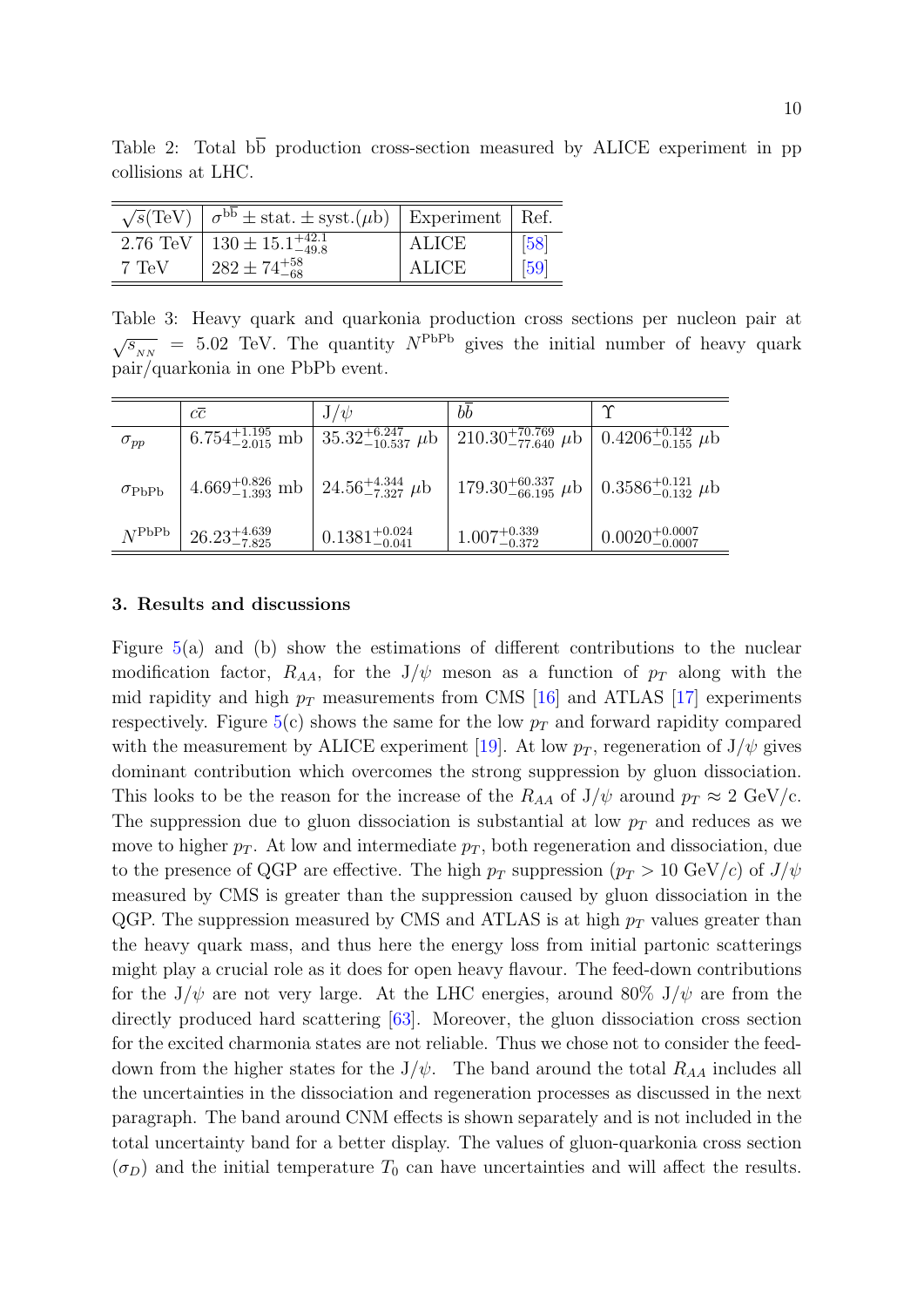

Figure 5: (Color online) Calculated nuclear modification factor  $(R_{AA})$  as a function of  $J/\psi$  transverse momentum compared with (a) CMS, (b) ATLAS and (c) ALICE measurements [16, 17, 19]. The global uncertainty in  $R_{AA}$  is shown as a band around the line at 1.

The value of  $\sigma_D$  is varied by  $\pm 50\%$  around the calculated value to obtain the uncertainty in  $R_{AA}$ . The initial temperature is calculated using measured charged particle density and nominal value of  $\tau_0 = 0.3$  fm/c. The value of  $\tau_0$  is varied in the range  $0.1 < \tau_0 <$ 0.6 fm/c which corresponds to the variation in the initial temperature from  $+45\%$  to - 20 %. The uncertainty in the charm pair cross section is also considered as a source while obtaining the contribution due to regeneration. The total uncertainty is obtained by adding in quadrature all individual uncertainties.

The calculation of  $R_{AA}$  of  $J/\psi$  is also made as a function of collision centrality (system size). Figure 6 shows calculations of different contributions to the  $J/\psi$  nuclear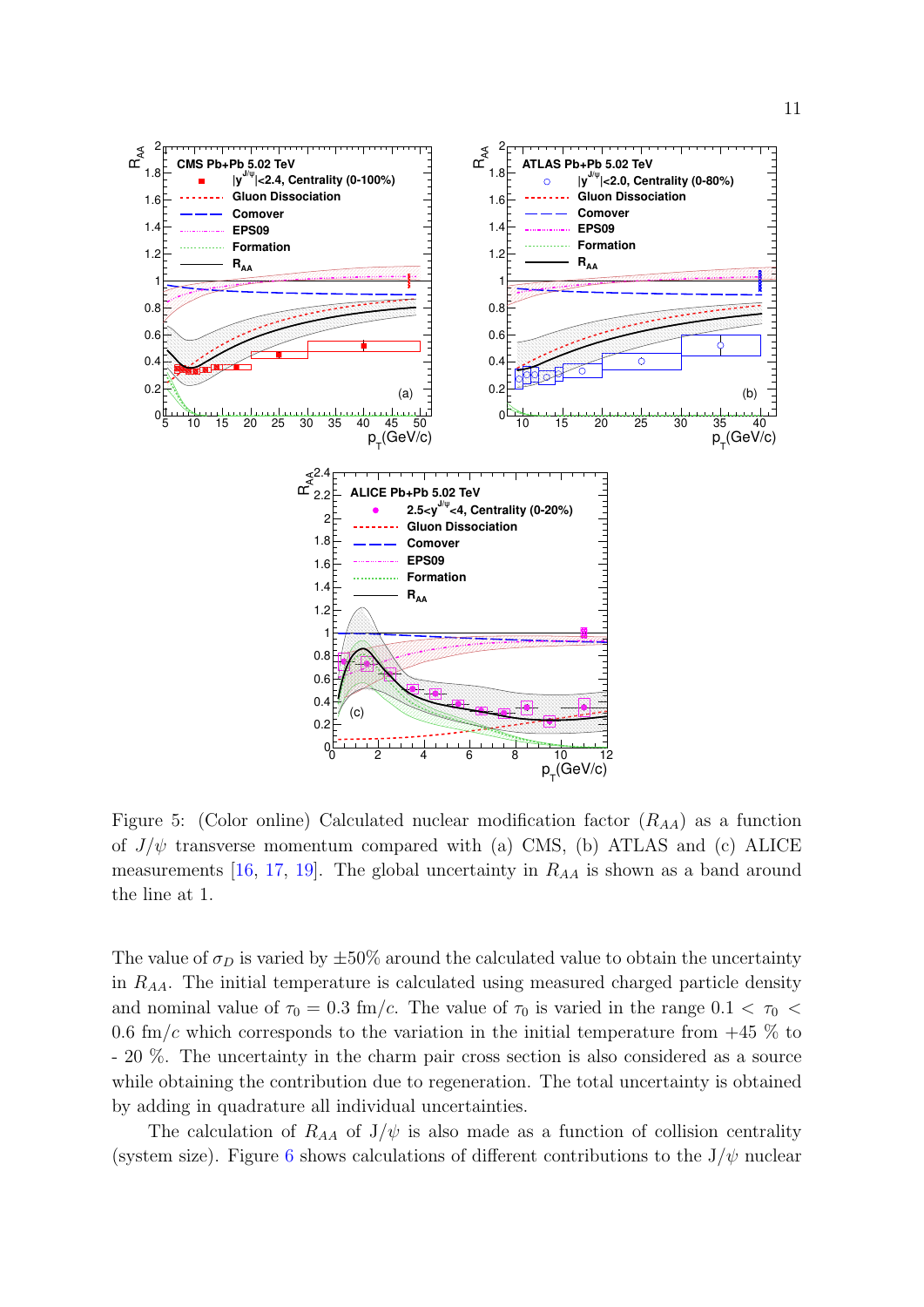

Figure 6: (Color online) Calculated nuclear modification factor  $(R_{AA})$  of  $J/\psi$  as a function of centrality of collisions, compared with (a) CMS, (b) ATLAS and (c) ALICE measurements [16, 17, 19]. The global uncertainty in  $R_{AA}$  is shown as a band around the line at 1.

modification factor as a function of system size, along with the measurements from CMS in (a), ATLAS in (b) and ALICE in (c) [16, 17, 19]. The figure shows that the suppression of  $J/\psi$  due to QGP increases when the system size grows. The contribution from regeneration process is minimum in the high  $p_T$  range  $(p_T > 9 \text{ GeV/c})$  for ATLAS case as shown in Fig.  $6(b)$  and maximum in the low  $p_T$  range for the ALICE case shown in Fig.  $6(c)$ . For low  $p_T$  ALICE measurement, the nuclear modification factor is almost flat from mid to central collisions because the regeneration compensates the gluon dissociation, a trend which is well-reproduced by our calculations. The CMS centrality dependence of the  $R_{AA}$  of  $J/\psi$  given in Fig. 6(a) is reasonably well described by the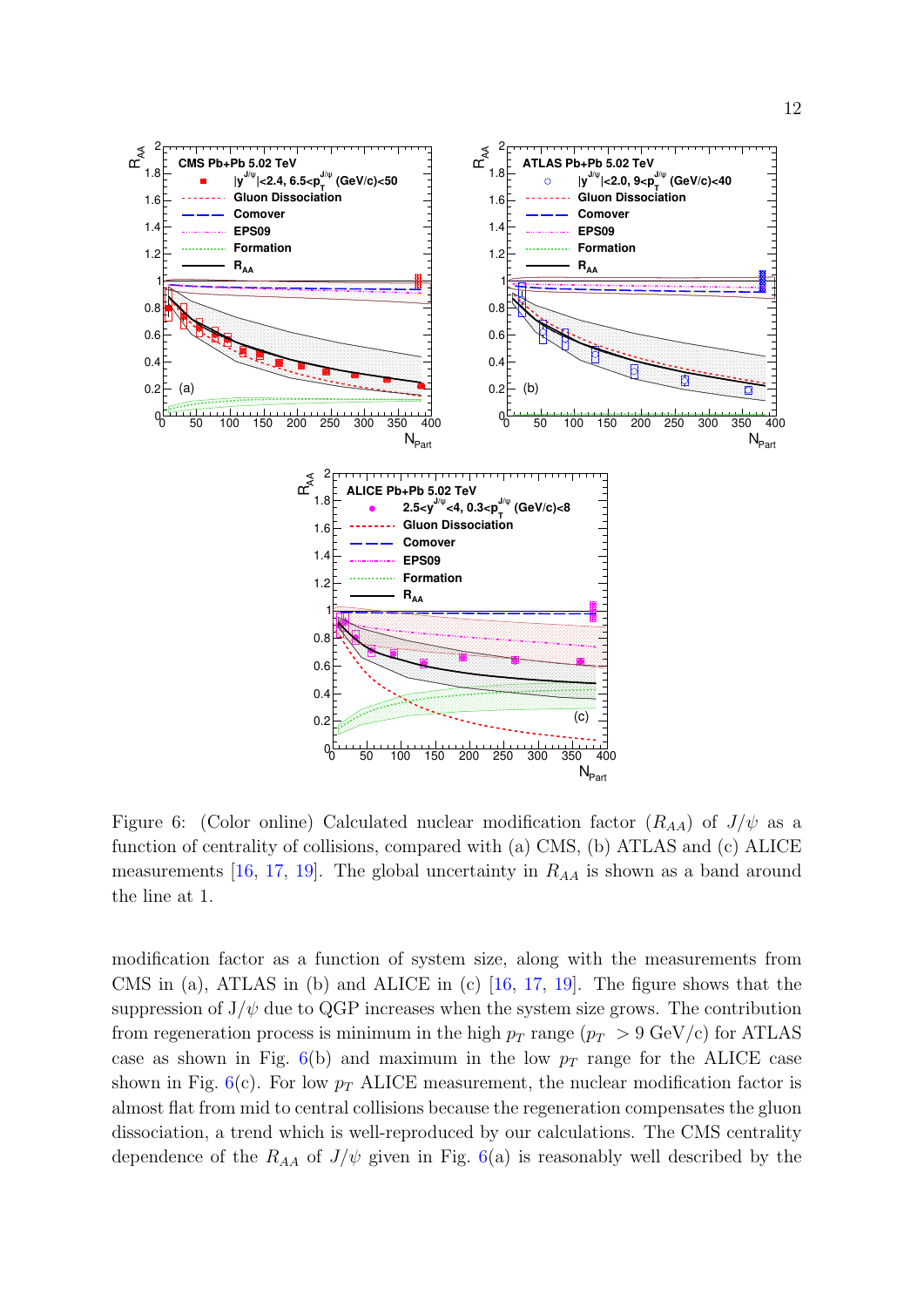

Figure 7: (Color online) Calculated nuclear modification factor  $(R_{AA})$  of (a)  $\Upsilon(1S)$  and (b)  $\Upsilon(2S)$  as a function of  $p_T$  compared with CMS measurements [32]. The global uncertainty in  $R_{AA}$  is shown as a band around the line at 1.



Figure 8: (Color online) Calculated nuclear modification factor  $(R_{AA})$  of (a)  $\Upsilon(1S)$  and (b)  $\Upsilon(2S)$  as a function of  $p_T$  in the kinematic range of ALICE detector at LHC [33]. The global uncertainty in  $R_{AA}$  is shown as a band around the line at 1.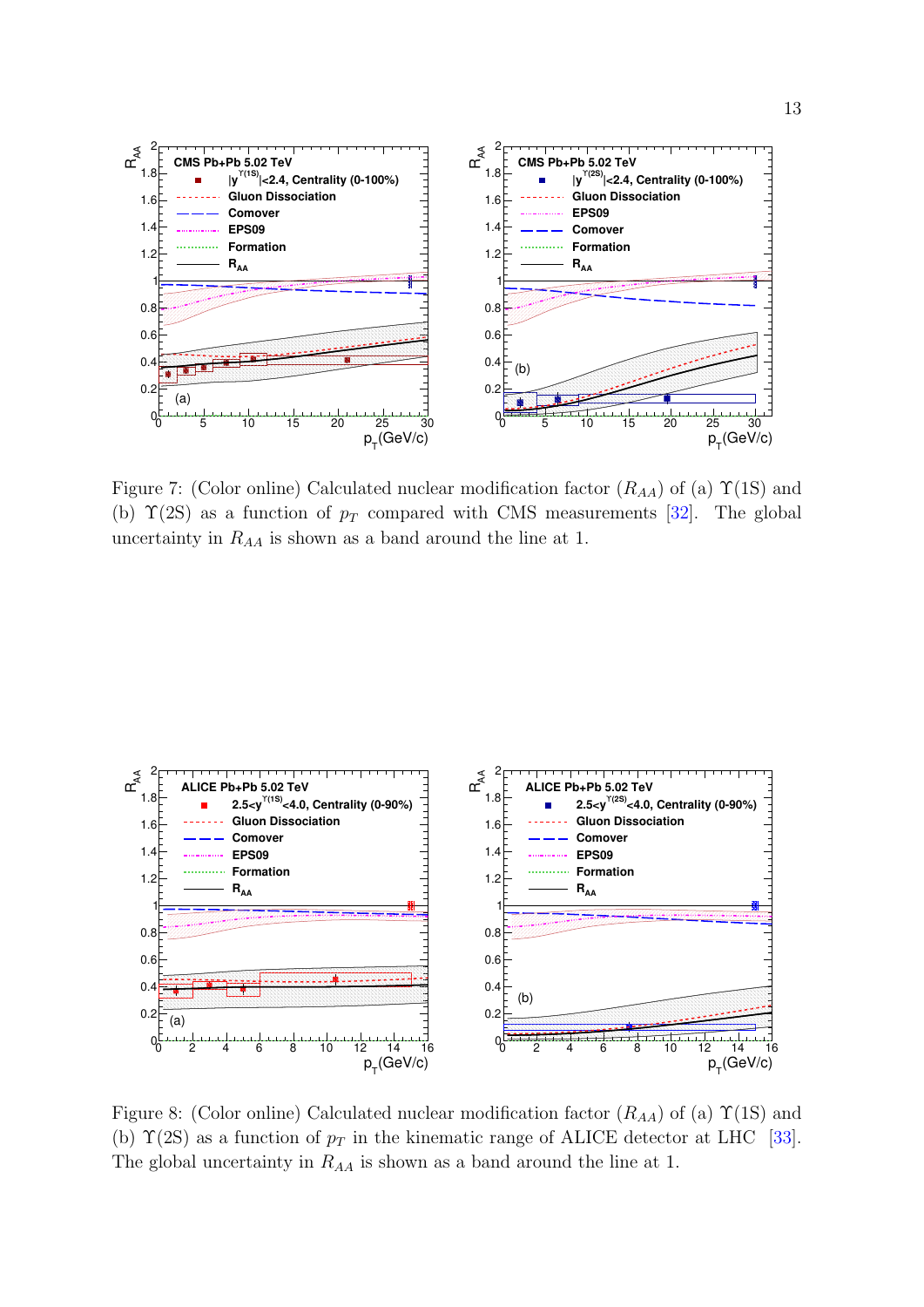

Figure 9: (Color online) Calculated nuclear modification factor  $(R_{AA})$  of (a)  $\Upsilon(1S)$ and (b)  $\Upsilon(2S)$  as a function of centrality of the collisions compared with the CMS measurements [32]. The global uncertainty in  $R_{AA}$  is shown as a band around the line at 1.



Figure 10: (Color online) Calculated nuclear modification factor  $(R_{AA})$  of (a)  $\Upsilon(1S)$ and (b)  $\Upsilon(2S)$  as a function of centrality of the collisions compared with the ALICE measurement  $[33]$ . The global uncertainty in  $R_{AA}$  is shown as a band around the line at 1.

model since the contribution of the CMS data comes from  $J/\psi$  with 6.5  $\lt p_T \lt 10$  $GeV/c$  where the suppression due to gluon dissociation dominates. For the case of ATLAS data, the model reproduces the shape of centrality dependence of the  $R_{AA}$  of  $J/\psi$  observed in the data.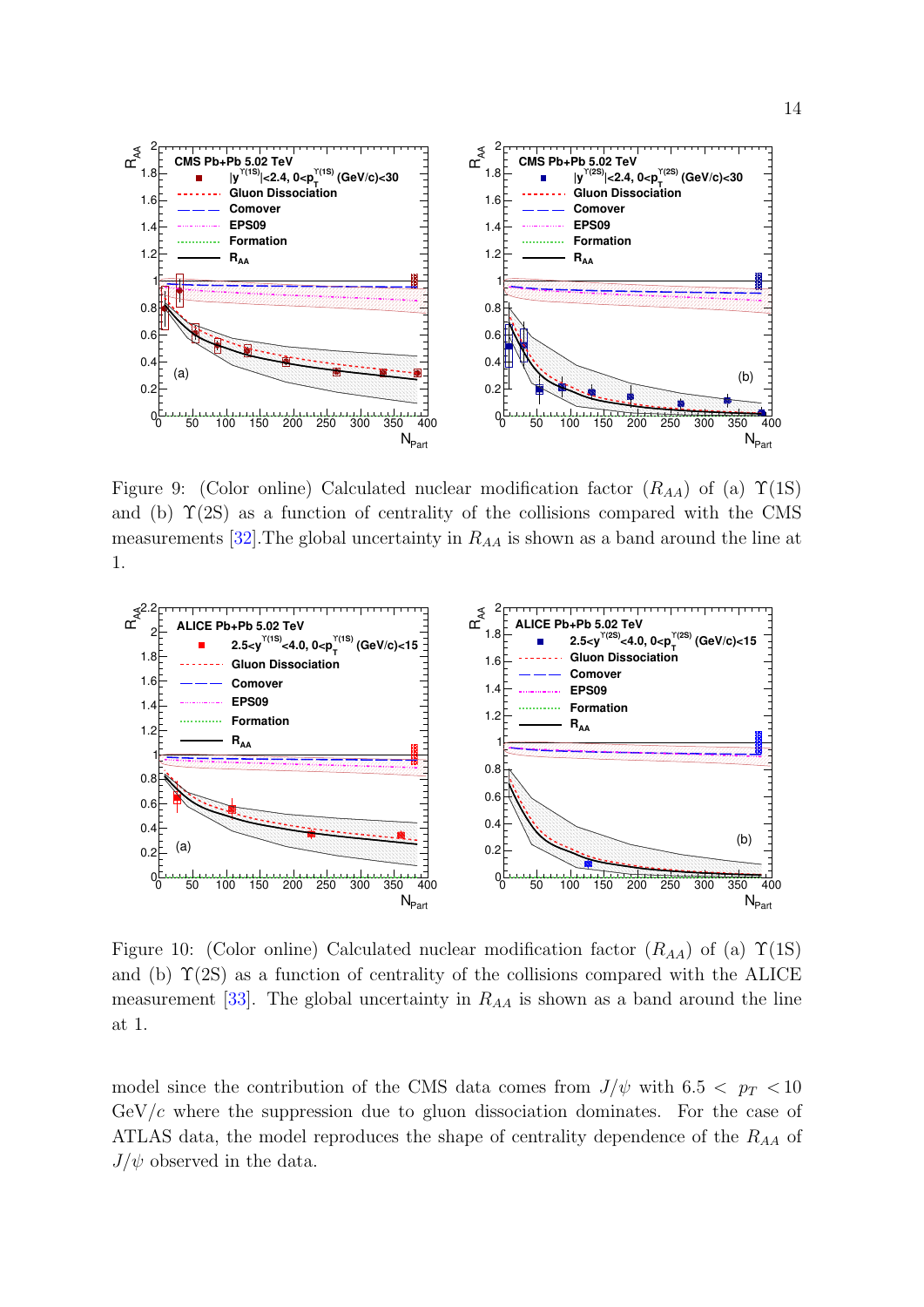Figure 7(a) and (b) show the calculations of contributions to the nuclear modification factor,  $R_{AA}$ , for the  $\Upsilon(1S)$  and  $\Upsilon(2S)$  respectively as a function of  $p_T$ compared with the mid rapidity measurements from CMS [32]. The gluon dissociation mechanism combined with the pion dissociation and shadowing corrections gives good description of data in mid  $p_T$  range  $(p_T \approx 5{\text -}10 \text{ GeV/c})$  for both  $\Upsilon(1S)$  and  $\Upsilon(2S)$ . The contribution from the regenerated Υs is negligible even at LHC energies. Our calculations under-predict the suppression observed at the highest measured  $p_T$  for  $\Upsilon(1S)$  and  $\Upsilon(2S)$  which is similar for the case of  $J/\psi$ . The states  $\Upsilon(1S)$  and  $\Upsilon(2S)$ also have feed-down contributions from decays of higher bb bound states. The nuclear modification factor,  $R_{AA}$  is obtained taking into account the feed-down corrections as follows

$$
R_{AA}^{\Upsilon(3S)} = R_{AA}^{\Upsilon(3S)}\tag{14}
$$

$$
R_{AA}^{\Upsilon(2S)} = f_1 R_{AA}^{\Upsilon(2S)} + f_2 R_{AA}^{\Upsilon(3S)} \tag{15}
$$

$$
R_{AA}^{\Upsilon(1S)} = g_1 R_{AA}^{\Upsilon(1S)} + g_2 R_{AA}^{\chi_b(1P)} + g_3 R_{AA}^{\Upsilon(2S)} + g_4 R_{AA}^{\Upsilon(3S)}
$$
(16)

The factors fs and gs are obtained from CDF measurement [64]. The values of  $g_1, g_2$ ,  $g_3$  and  $g_4$  are 0.509, 0.27, 0.107 and 0.113 respectively. Here  $g_4$  is assumed to be the combined fraction of  $\Upsilon(3S)$  and  $\chi_b(2P)$ . The values of  $f_1$  and  $f_2$  are taken as 0.50 [65].

Figure 8(a) and (b) show the model prediction of the nuclear modification factor,  $R_{AA}$ , for the  $\Upsilon(1S)$  and  $\Upsilon(2S)$  respectively as a function of  $p_T$  in the kinematic range covered by ALICE detector. The ALICE data [33] is well described by our model.

Figure 9(a) depicts the calculated centrality dependence of the  $\Upsilon(1S)$  nuclear modification factor, along with the midrapidity data from CMS [32]. Our calculations combined with the pion dissociation and shadowing corrections gives very good description of the measured data. Figure 9(b) shows the same for the  $\Upsilon(2S)$  along with the midrapidity CMS measurements. The suppression of the excited  $\Upsilon(2S)$  states is also well described by our model. As stated earlier, the effect of regeneration is negligible for  $\Upsilon$  states.

Figure 10(a) shows the forward rapidity ALICE measurement of the  $\Upsilon(1S)$ nuclear modification factor [33] along with our calculations. The suppression due to thermal gluon dissociation describes the measured data after including the comover and shadowing corrections. Figure  $10(b)$  shows the calculations for the  $\Upsilon(2S)$  nuclear modification factor in ALICE detector kinematic range. The suppression due to thermal gluon dissociation describes the ALICE measurements after including the comover and shadowing corrections.

## 4. Summary

We presented detailed calculations of the  $J/\psi$  and  $\Upsilon$  production and the modifications of their yields in PbPb collisions at  $\sqrt{s_{NN}} = 5.02$  TeV. A kinetic model is employed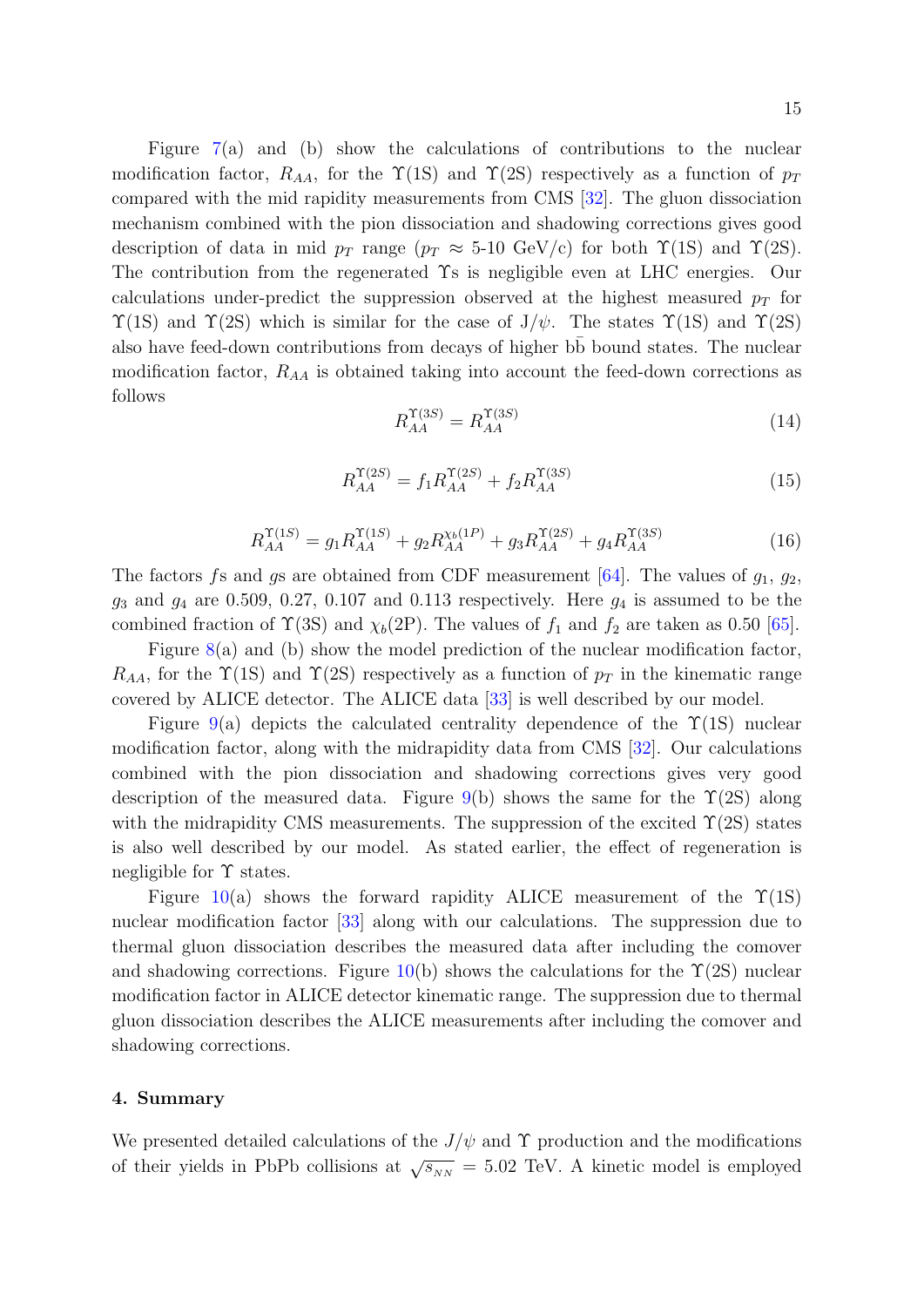which incorporates quarkonia suppression inside QGP, suppression due to hadronic comovers and regeneration from heavy quark pairs. The behaviour of the dissociation and formation rates are studied as a function of transverse momentum and medium temperature. The nuclear modification factors for both  $J/\psi$  and  $\Upsilon$  are obtained as a function of system size and transverse momentum and have been compared to the measurements in PbPb collisions at  $\sqrt{s_{NN}} = 5.02$  TeV. It is found that regeneration of  $J/\psi$  is the dominant process at low  $p_T$ . As a result the  $J/\psi$  production is found to be enhanced in the ALICE low  $p_T$  data. In the same  $p_T$  range gluon dissociation is also substantial however it becomes small as we move to high  $p<sub>T</sub>$ . Both these processes affect the yields of quarkonia in a QGP medium at low and intermediate  $p<sub>T</sub>$ . The high  $p_T$  suppression  $(p_T > 10 \text{ GeV}/c)$  of  $J/\psi$  measured by CMS and ATLAS is more than the suppression expected due to gluon dissociation in QGP. The energy loss from initial partonic scatterings might play a crucial role in this region as it does for open heavy flavour. As the system size grows  $J/\psi$ 's are increasingly suppressed. The nuclear modification factor at low  $p_T$  (ALICE case) as a function of centrality remains flat since the increased suppression is compensated by regenerated  $J/\psi$ 's as the system size grows. We could reproduce the centrality dependence of  $R_{AA}$  for high  $p_T J/\psi$ 's reasonably well. The  $p_T$  and centrality dependence of suppression of  $\Upsilon$  states are well reproduced by the model.

### 5. Acknowledgement

Authors thank Board of Research in Nuclear Sciences (BRNS) for support. AB thanks Alexander von Humboldt (AvH) foundation and Federal Ministry of Education and Research (Gernamy) for support through Research Group Linkage Programme.

### References

- [1] W. Busza, K. Rajagopal and W. van der Schee, "Heavy Ion Collisions: The Big Picture, and the Big Questions," arXiv:1802.04801 [hep-ph].
- [2] E. Shuryak, "The sounds of the Little and Big Bangs," Universe 3, 75 (2017), [arXiv:1710.03776 [hep-ph]].
- [3] N. Brambilla, S. Eidelman, B. K. Heltsley, R. Vogt, G. T. Bodwin, E. Eichten, A. D. Frawley and A. B. Meyer et al., "Heavy quarkonium: progress, puzzles, and opportunities," Eur. Phys. J. C 71, 1534 (2011).
- [4] T. Matsui and H. Satz, "J/ψ Suppression by Quark-Gluon Plasma Formation", Phys. Lett. B 178, 416 (1986).
- [5] T. Hashimoto, K. Hirose, T. Kanki and O. Miyamura, "Mass Shift of Charmonium Near Deconfining Temperature and Possible Detection in Lepton Pair Production," Phys. Rev. Lett. 57, 2123 (1986).
- [6] J. Schukraft, "Heavy ion physics at the Large Hadron Collider: what is new? What is next?," Phys. Scripta T 158, 014003 (2013), [arXiv:1311.1429 [hep-ex]].
- [7] A. Andronic et al., "Heavy-flavour and quarkonium production in the LHC era: from protonproton to heavy-ion collisions," Eur. Phys. J. C  $76$ ,  $107$  ( $2016$ ),  $arXiv:1506.03981$  [nuclex]].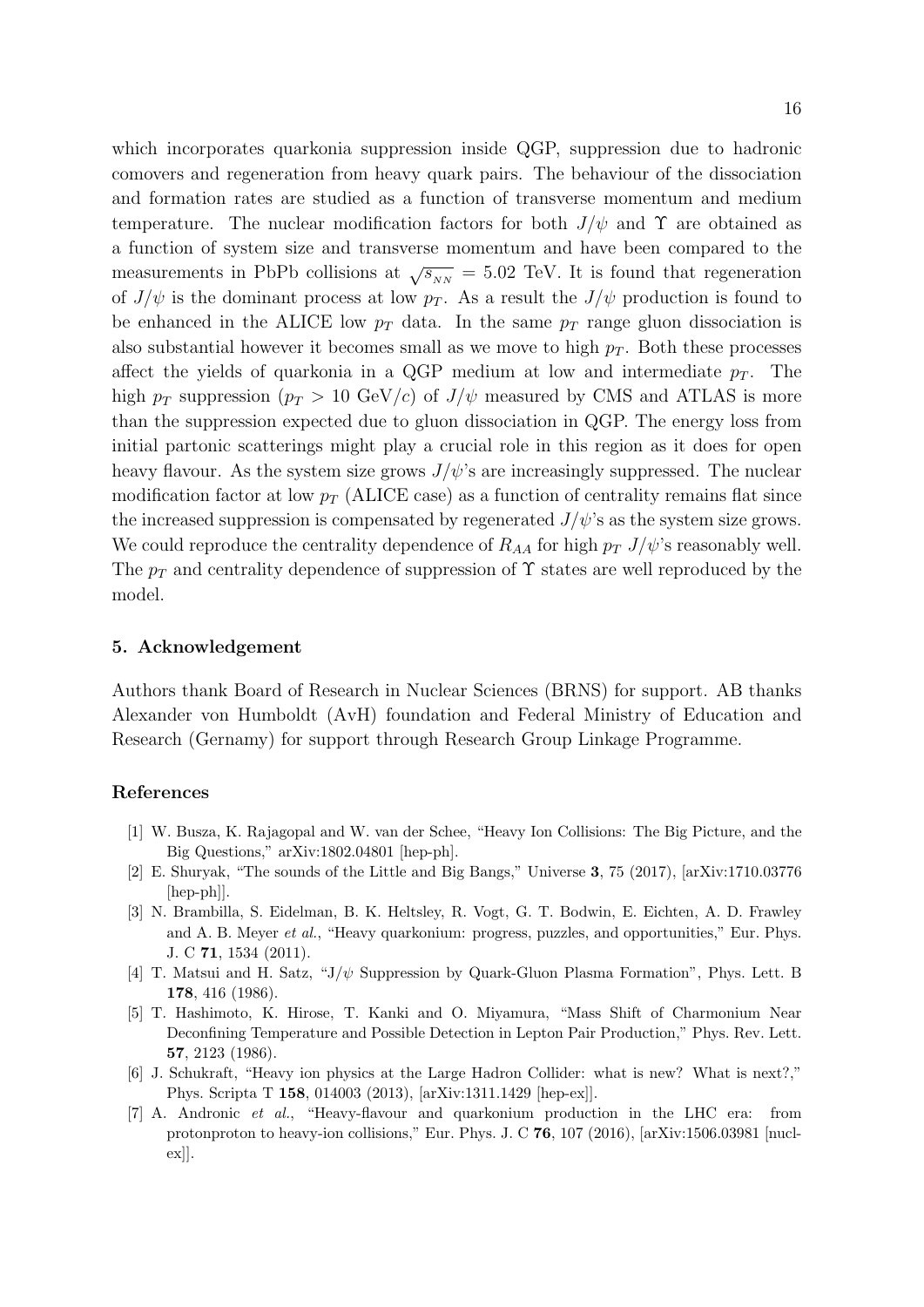- [8] B. Alessandro et al. [NA50 Collaboration], "A New measurement of  $J/\psi$  suppression in PbPb collisions at 158-GeV per nucleon," Eur. Phys. J. C 39, 335 (2005), [hep-ex/0412036].
- [9] R. Arnaldi *et al.* [NA60 Collaboration], " $J/\psi$  production in indium-indium collisions at 158-GeV/nucleon," Phys. Rev. Lett. 99, 132302 (2007).
- [10] A. Adare *et al.* [PHENIX Collaboration], " $J/\psi$  suppression at forward rapidity in AuAu collisions at  $\sqrt{s_{NN}} = 200 \text{ GeV}$ ," Phys. Rev. C 84, 054912 (2011), [arXiv:1103.6269 [nucl-ex]].
- [11] B. I. Abelev *et al.* [STAR Collaboration], " $J/\psi$  production at high transverse momentum in pp and CuCu collisions at  $\sqrt{s_{NN}} = 200$  GeV," Phys. Rev. C 80, 041902 (2009), [arXiv:0904.0439 [nucl-ex]].
- [12] Z. Tang [STAR Collaboration], " $J/\psi$  production and correlation in pp and AuAu collisions at STAR," J. Phys. G 38, 124107 (2011).
- [13] G. Aad *et al.* [ATLAS Collaboration], "Measurement of the centrality dependence of  $J/\psi$  yields and observation of Z production in leadlead collisions with the ATLAS detector at the LHC," Phys. Lett. B 697, 294 (2011), [arXiv:1012.5419 [hep-ex]].
- [14] S. Chatrchyan et al. [CMS Collaboration], "Suppression of non-prompt  $J/\psi$ , prompt  $J/\psi$ , and  $\Upsilon(1S)$  in PbPb collisions at  $\sqrt{s_{NN}} = 2.76$  TeV," JHEP 1205, 063 (2012), [arXiv:1201.5069 [nucl-ex]].
- [15] V. Khachatryan et al. [CMS Collaboration], "Suppression and azimuthal anisotropy of prompt and nonprompt J/ $\psi$  production in PbPb collisions at  $\sqrt{s_{NN}} = 2.76$  TeV," Eur. Phys. J. C 77, 252 (2017) [arXiv:1610.00613 [nucl-ex]].
- [16] A. M. Sirunyan et al. [CMS Collaboration], "Measurement of prompt and nonprompt charmonium suppression in PbPb collisions at  $5.02$  TeV," Eur. Phys. J. C 78, no. 6, 509 (2018). [arXiv:1712.08959 [nucl-ex]].
- [17] The ATLAS collaboration [ATLAS Collaboration], "Study of  $J/\psi \to \mu^+\mu^-$  and  $\psi(2S) \to \mu^+\mu^$ production with 2015 PbPb data at  $\sqrt{s_{NN}} = 5.02$  TeV and pp data at  $\sqrt{s} = 5.02$  TeV with the ATLAS detector," ATLAS-CONF-2016-109.
- [18] B. B. Abelev et al. [ALICE Collaboration], "Centrality, rapidity and transverse momentum dependence of J/ $\psi$  suppression in PbPb collisions at  $\sqrt{s_{NN}}$ =2.76 TeV," Phys. Lett. **743**, 314 (2014), [arXiv:1311.0214 [nucl-ex]].
- [19] J. Adam et al. [ALICE Collaboration], " $J/\psi$  suppression at forward rapidity in PbPb collisions at  $\sqrt{s_{NN}} = 5.02$  TeV," Phys. Lett. B 766, 212 (2017), [arXiv:1606.08197 [nucl-ex]].
- [20] S. Acharya et al. [ALICE Collaboration], " $J/\psi$  elliptic flow in PbPb collisions at  $\sqrt{s_{NN}} = 5.02$ TeV," Phys. Rev. Lett. 119, 242301 (2017), [arXiv:1709.05260 [nucl-ex]].
- [21] S. Digal, P. Petreczky and H. Satz, "Quarkonium feed down and sequential suppression," Phys. Rev. D 64, 094015 (2001), [hep-ph/0106017].
- [22] A. Andronic, P. Braun-Munzinger, K. Redlich and J. Stachel, "Statistical hadronization of charm in heavy ion collisions at SPS, RHIC and LHC," Phys. Lett. B 571, 36 (2003).
- [23] R. L. Thews, M. Schroedter and J. Rafelski, "Enhanced  $J/\psi$  production in deconfined quark matter," Phys. Rev. C 63, 054905 (2001).
- [24] X. Du, R. Rapp and M. He, "Color Screening and Regeneration of Bottomonia in High-Energy Heavy-Ion Collisions," Phys. Rev. C 96, 054901 (2017), [arXiv:1706.08670 [hep-ph]].
- [25] P. Shukla [CMS Collaboration], Proc. Indian Natl. Sci. Acad. 81, 199 (2015). [arXiv:1405.3810 [nucl-ex]].
- [26] V. Kumar, P. Shukla and R. Vogt, "Quarkonia suppression in PbPb collisions at  $\sqrt{s_{NN}} = 2.76$ TeV," Phys. Rev. C 92, 024908 (2015), [arXiv:1410.3299 [hep-ph]].
- [27] S. Chatrchyan et al. [CMS Collaboration], "Indications of suppression of excited Υ states in PbPb collisions at  $\sqrt{S_{NN}} = 2.76$  TeV," Phys. Rev. Lett. **107**, 052302 (2011).
- [28] S. Chatrchyan et al. [CMS Collaboration], "Observation of sequential Upsilon suppression in PbPb collisions," Phys. Rev. Lett. 109, 222301 (2012).
- [29] B. B. Abelev et al. [ALICE Collaboration], "Suppression of Υ(1S) at forward rapidity in PbPb collisions at  $\sqrt{s_{NN}} = 2.76 \text{ TeV}$ ," Phys. Lett. B **738**, 361 (2014), [arXiv:1405.4493 [nucl-ex]].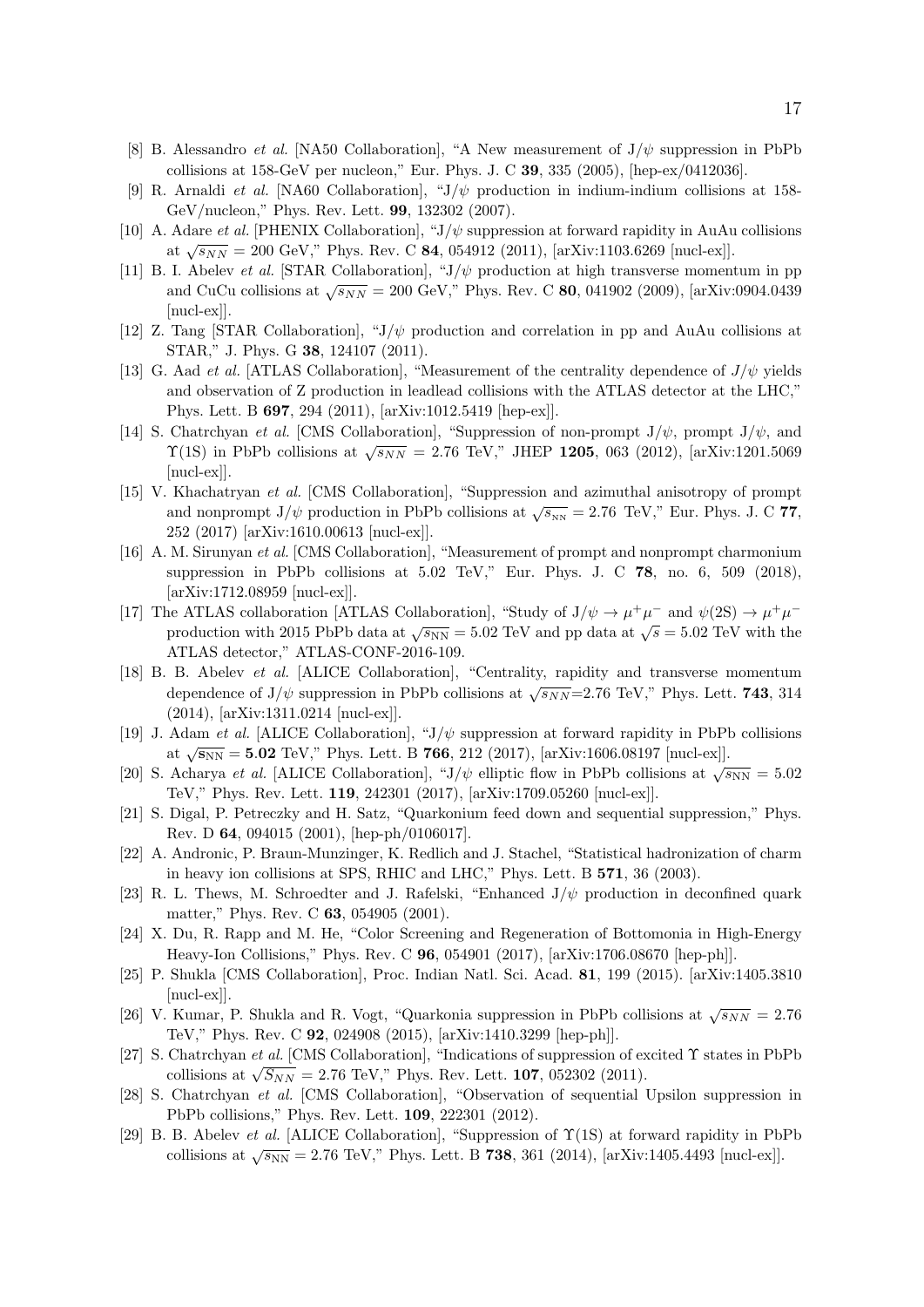- [30] V. Khachatryan et al. [CMS Collaboration], "Suppression of  $\Upsilon(1S)$ ,  $\Upsilon(2S)$  and  $\Upsilon(3S)$  production in PbPb collisions at  $\sqrt{s_{NN}} = 2.76$  TeV," Phys. Lett. B 770, 357 (2017), [arXiv:1611.01510 [nucl-ex]].
- [31] A. M. Sirunyan et al. [CMS Collaboration], "Suppression of Excited Υ States Relative to the Ground State in PbPb Collisions at  $\sqrt{s_{NN}} = 5.02$  TeV," Phys. Rev. Lett. 120, 142301 (2018), [arXiv:1706.05984 [hep-ex]].
- [32] A. M. Sirunyan et al. [CMS Collaboration], "Measurement of nuclear modification factors of  $\Upsilon(1S)$ ,  $\Upsilon(2S)$ , and  $\Upsilon(3S)$  mesons in PbPb collisions at  $\sqrt{s_{NN}} = 5.02$  TeV," Phys. Lett. B 790, 270 (2019).
- [33] Antoine Lardeux for [ALICE Collaboration], "Υ production measurements in pPb and PbPb collisions  $\sqrt{s_{NN}} = 5.02$  TeV with ALICE" SQM2016, UC Berkeley.
- [34] F. Karsch, M. T. Mehr and H. Satz, "Color Screening and Deconfinement for Bound States of Heavy Quarks," Z. Phys. C 37, 617 (1988).
- [35] A. Abdulsalam and P. Shukla, "Suppression of bottomonia states in finite size quark gluon plasma in PbPb collisions at Large Hadron Collider," Int. J. Mod. Phys. A 28, 1350105 (2013).
- [36] G. Bhanot and M. E. Peskin, "Short Distance Analysis for Heavy Quark Systems. 2. Applications," Nucl. Phys. B 156, 391 (1979).
- [37] S. Chen and M. He, "Gluo-dissociation of heavy quarkonium in the quark-gluon plasma reexamined," Phys. Rev. C 96, 034901 (2017), [arXiv:1705.10110 [nucl-th]].
- [38] R. Vogt, "Shadowing effects on  $J/\psi$  and  $\Upsilon$  production at energies available at the CERN Large Hadron Collider," Phys. Rev. C 92, 034909 (2015), [arXiv:1507.04418 [hep-ph]].
- [39] E. G. Ferreiro, "Excited charmonium suppression in protonnucleus collisions as a consequence of comovers," Phys. Lett. B 749, 98 (2015), [arXiv:1411.0549 [hep-ph]].
- [40] R. Rapp and X. Du, "Theoretical Perspective on Quarkonia from SPS via RHIC to LHC," Nucl. Phys. A 967, 216 (2017), [arXiv:1704.07923 [hep-ph]].
- [41] B. Krouppa, R. Ryblewski and M. Strickland, "Bottomonia suppression in 2.76 TeV PbPb collisions," Phys. Rev. C 92, 061901 (2015), [arXiv:1507.03951 [hep-ph]].
- [42] B. Krouppa, A. Rothkopf and M. Strickland, "Bottomonium suppression using a lattice QCD vetted potential," Phys. Rev. D 97, 016017 (2018), [arXiv:1710.02319 [hep-ph]].
- [43] Y. s. Oh, S. Kim and S. H. Lee, "Quarkonium hadron interactions in QCD," Phys. Rev. C 65, 067901 (2002), [hep-ph/0111132].
- [44] R. L. Thews and M. L. Mangano, "Momentum spectra of charmonium produced in a quark-gluon plasma," Phys. Rev. C 73, 014904 (2006).
- [45] A. M. Sirunyan *et al.* [CMS Collaboration], "Nuclear modification factor of  $D^0$  mesons in PbPb collisions at  $\sqrt{s_{NN}} = 5.02$  TeV," Phys. Lett. B 782 (2018) 474. [arXiv:1708.04962 [nucl-ex]].
- [46] T. Sjostrand, S. Mrenna and P. Z. Skands, "PYTHIA 6.4 Physics and Manual," JHEP 0605, 026 (2006)
- [47] V. Khachatryan et al. [CMS Collaboration], "Prompt and Non-Prompt  $J/\psi$  Production in pp Collisions at  $\sqrt{s} = 7$  TeV," Eur. Phys. J. C 71, 1575 (2011)
- [48] C. Loizides, J. Kamin and D. d'Enterria, "Improved Monte Carlo Glauber predictions at present and future nuclear colliders," Phys. Rev. C 97, no. 5, 054910 (2018).
- [49] P. Huovinen and P. Petreczky, "QCD Equation of State and Hadron Resonance Gas," Nucl. Phys. A 837, 26 (2010).
- [50] E. V. Shuryak, "Two stage equilibration in high-energy heavy ion collisions," Phys. Rev. Lett. 68, 3270 (1992).
- [51] J. Adam et al. [ALICE Collaboration], "Centrality dependence of the charged-particle multiplicity density at midrapidity in PbPb collisions at  $\sqrt{s_{NN}} = 5.02$  TeV," Phys. Rev. Lett. 116, 222302 (2016),[arXiv:1512.06104 [nucl-ex]].
- [52] J. Adam et al. [ALICE Collaboration], "Centrality dependence of the pseudorapidity density distribution for charged particles in Pb-Pb collisions at  $\sqrt{s_{NN}} = 5.02$  TeV," Phys. Lett. B 772, 567 (2017), [arXiv:1612.08966 [nucl-ex]].